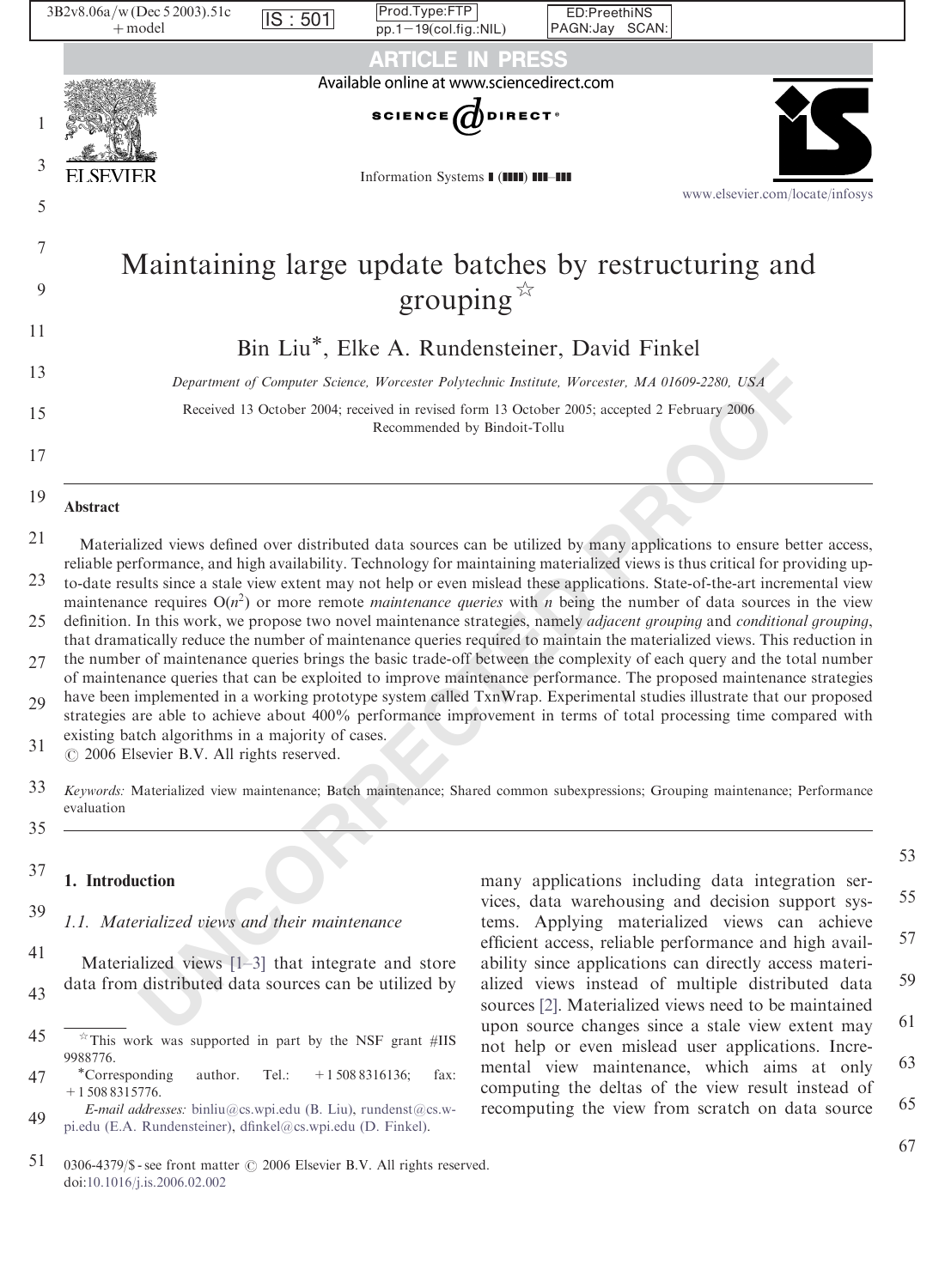# ARTICLE IN PRESS

changes, has been extensively studied in the past [\[1,3–11\]](#page-18-0). Among these works, the incremental maintenance of batches of updates [\[3,7,12,13\]](#page-18-0) is of particular interest because it is attractive from both a resource and a performance perspective to most practical systems. The benefits are two-fold. One, better overall maintenance performance can be achieved due to utilizing cached results. Two, fewer conflicts of the maintenance tasks with users' read sessions on the view extent may arise due to significantly reducing the time period during which 1 3 5 7 9 11

the view update process is being performed.

Modern data sources are becoming increasingly large over time. Rapid changes remain common even 13

for such huge data sources. For instance, tens of thousands of transactions per hour may be experi-15

enced by Internet businesses such as amazon.com. Moreover, the data sources tend to be distributed 17

over the network, i.e., over different branches of the enterprise or even over the WWW. All these pose new requirements for efficiently maintaining such materialized views. That is, practical systems utilizing such views must be equipped with strategies to efficiently maintain materialized views defined on 19 21 23

distributed data sources even when faced with large batches of source updates. 25

Note that multiple data sources such as six or even more easily occur in real applications. For example, 27

online travel assistant systems, such as priceline.com and travelocity.com, may integrate data from data 29

sources supported by the different airlines, from sites for hotel rentals, from car rental companies and from 31

sources with local sightseeing information. Or, a large enterprise may have to integrate data, such as daily sales information, from its branches located at different cities. Such an enterprise may have a large 33 35

number of data sources depending on the organization and size of the company. 37

State-of-the-art view maintenance strategies require  $O(n^2)$  (batch view maintenance) or more (i.e., sequential maintenance) *maintenance queries* [10] to remote data sources with  $n$  being the number of data 39 41

sources in the view definition. In this work, we propose new maintenance approaches which require 43

a smaller number of maintenance queries by effectively restructuring and grouping the batch view 45

maintenance plans. Such reduction in the number of maintenance queries will in turn increase the com-47

plexity of each query. We find that our proposed view maintenance solution (in particular, the condi-49

tional grouping strategies) may significantly outperform existing batch view maintenance strategies 51

(around 400% improvement) in a majority of the cases. 53

55

57

### 1.2. Motivating example

We use the following example to illustrate two of the most prevailing classes of state-of-the-art incremental view maintenance strategies, namely, sequential maintenance and batch maintenance. The basic trade-off that will be exploited in our work is revealed by analyzing these two strategies. Fig. 1 describes three data sources with one relation each that will be used in the example. A view Tour-Customer is defined as depicted in Query 1. 59 61 63 65 67

|               | <b>CREATE VIEW</b> Tour - Customer AS |    |
|---------------|---------------------------------------|----|
| <b>SELECT</b> | C.Name, C.Age, T.TourID,              | 69 |
|               | F.FlightNo, F.Dest                    |    |
| <b>FROM</b>   | Cust C, FlightRes F, Tour T           | 71 |
| <b>WHERE</b>  | $C(Name = F.Name AND F.Name)$         | 73 |
|               | $= T.CustName$                        |    |
|               |                                       | 75 |

77

79

### 1.2.1. Sequential maintenance

**1** data sources are becoming increasingly destrues three data sources with one real<br>
in this. Napid changes remain common even the current is defined as depicted in Ouey 1.<br>
the Rapid changes remain common even the CHATE Sequential maintenance refers to maintaining one single source update at a time. As one typical example of such strategy, we illustrate the SWEEP algorithm introduced in [1]. For example, one data update " $U_1$  = Insert into Cust Values ('Ben', 28, 'WPI',  $6136$ '' happened at  $R_1$ . In order to determine the delta effect on the view extent, this requires us to send two maintenance queries, one to  $R_2$  and another to  $R_3$ . In this case, one maintenance query (Query 2) is generated based on  $U_1$  and sent to source  $R_2$ . After we get the result, say ('Ben', 28, 'AA69', 'Mia'), another maintenance query (Query 3) will be generated and sent to  $R_3$  to get the delta change on the view extent. 81 83 85 87 89 91 93

| <b>SELECT</b> 'Ben' as Name, 28 as Age | 95 |
|----------------------------------------|----|
| F.FlightNo, F.Dest                     |    |
| FROM $FlightRes$ $F$                   |    |

#### WHERE  $F.Name = 'Ben'$  (2) **99**

| $R_1$ : Cust (Name, Age, Address, Phone)           | 101 |
|----------------------------------------------------|-----|
| $R_2$ : Flight Res (Name, Flight No, Source, Dest) |     |
| $R_3$ : Tour (TourID, CustName, Type, Days)        |     |
|                                                    | 103 |

Fig. 1. Description of data sources.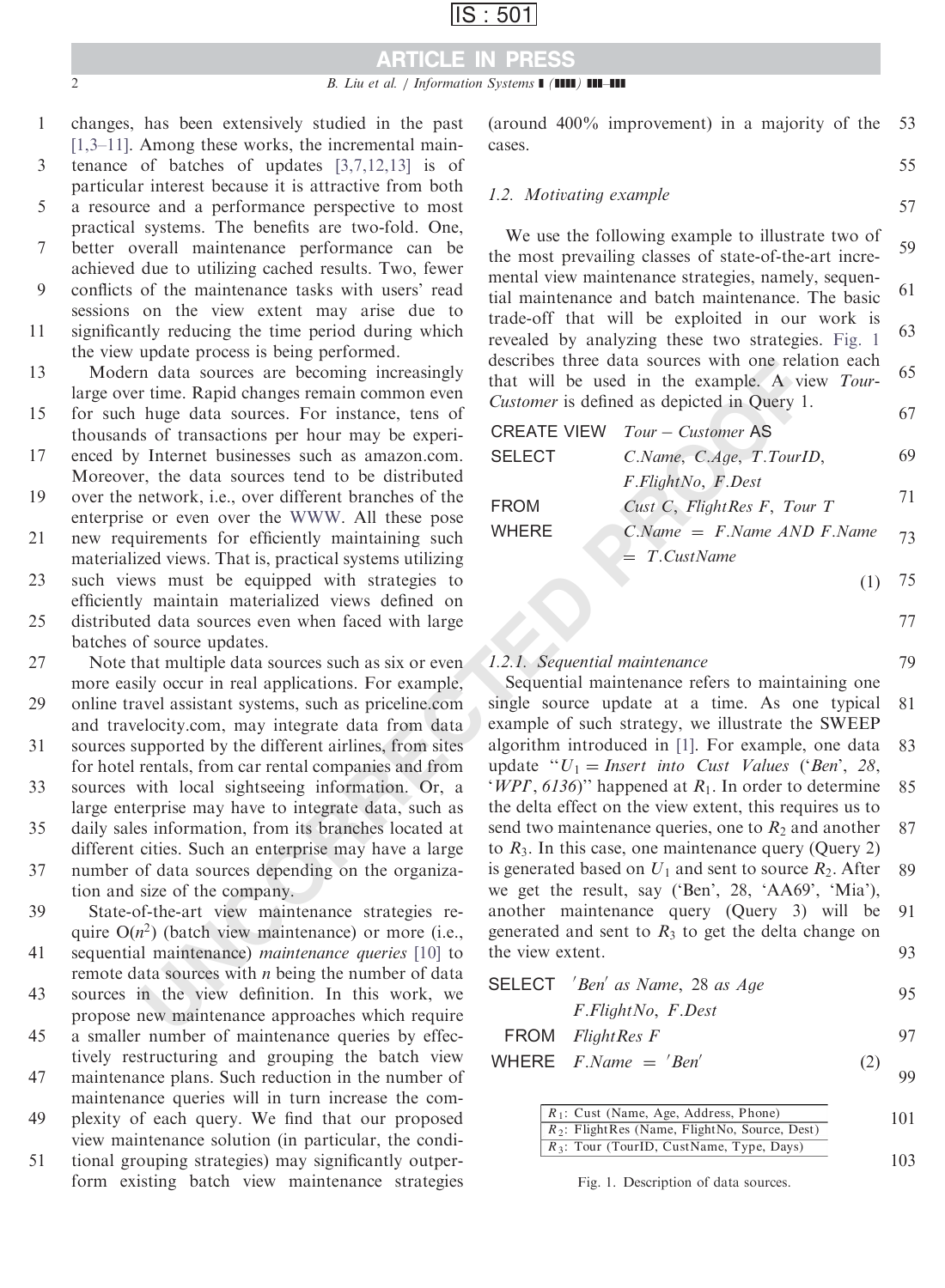

| $U_1$ : Insert ('Ben', 28, 'WPI', 6136) into Cust             |
|---------------------------------------------------------------|
| $U_2$ : Insert ('Tom', D L169, 'Lax', 'Bos') into Flight Res  |
| $U_3$ : Insert (63, 'Tom', 'Lux', 10) into Tour               |
| $U_4$ : Insert ('Joe', AA189, 'Bos', 'Paris') into Flight Res |
| $U_5$ : Delete ('Ken', 27, 'WPI', 5857) from Cust             |
|                                                               |

Fig. 2. Updates of data sources.

SELECT 'Ben' as Name, 28 as Age, T.TourID 'AA69' as FlightNo, 'Mia' as Dest FROM Tour T WHERE  $T.CustName = 'Ben'$  (3) 7 9 11

13

1

3

5

Thus, to maintain one source update using SWEEP, we may have to send maintenance queries to all data sources besides the one from the source update originated to compute the delta effect on the view extent. If multiple source updates need to be maintained, as illustrated in Fig. 2, we would repeat this process for each update until all updates have been processed. $<sup>1</sup>$ </sup> 15 17 19

21

23

### 1.2.2. Batch maintenance

Batch maintenance refers to maintaining the view extent using source-specific *deltas* [12,13] where one source delta describes a set of changes made to a data source in a certain time period. For example, instead of maintaining five updates listed in Fig. 2 individu-25 27 29

ally as described above, we construct a delta specific for each source. Thus, 31

 $\Delta R_1 = \{+(^{\circ} \text{Ben}^{\circ}, 28, ^{\circ} \text{WPI}^{\circ}, 6136),\}$ 33

 $-($ Ken', 27, 'WPI', 5857)},

 $\Delta R_2 = \{+($  Tom', DL169, 'Lax', 'Bos'), 35

 $+( 'Joe', AA189, 'Bos', 'Paris')\},$  and  $\Delta R_3 = \{+(63, \text{ Tom}^{\prime}, \text{ 'Lux'}, 10)\}.$  Here for simplicity, we use  $+$  to represent an insert operation and '-' to denote a delete operation. Thereafter, the 37 39

incremental view extent (view delta) for all five updates can be logically computed in three steps (one

step per source delta). Within each step, maintenance queries are built based on the source-specific delta and submitted to the other data sources to compute 41 43

the maintenance result. Here, each source delta represents the updates at a logical level, we separate the processing of insert and delete operations in the implementation. 45 47

### 1.2.3. Observation

to maintain one source update using case be  $k*(n-1)$  with *n* being the number<br>we may have to seed maintenance queries sources in the view definition. Clearly, back<br>gignated to compute the delta effect on the sources tena Based on the above discussion, we will now describe the basic trade-off that can be observed. Batch maintenance has been shown to be more efficient in terms of the total processing time when maintaining a large set of source updates [\[3,7,12,13\]](#page-18-0). Sequential maintenance involves many maintenance queries in the style similar to Queries 2 and 3 in our example to be sent, with each maintenance query reflecting a single source update. Here, the total number of maintenance queries required for sequentially maintaining  $k$  source updates may in the worstcase be  $k * (n - 1)$  with *n* being the number of data sources in the view definition. Clearly, batch maintenance can improve this query workload due to the number of maintenance queries cannot exceed  $n *$  $(n - 1)$  (see Section 2). Given that the number of data sources  $(n)$  usually is much smaller than the number of update tuples  $(k)$ , i.e., *n* is usually less than 10 while  $k$  can be thousands or even millions, batch maintenance requires a much smaller number of maintenance queries. However, each maintenance query utilized in the batch maintenance process is now more complex, because it now must reflect a set of source updates.<sup>2</sup> 55 57 59 61 63 65 67 69 71 73 75 77

This opens the opportunity to group multiple source updates so to construct one combined maintenance query for this batch update set. The goal is to develop a batch method that may outperform the sequential process of handling each individual source update one by one. Exploitation of this trade-off between the number of maintenance queries and their complexity (expressed as query and result sizes) to improve the view maintenance performance is the main focus of this paper. 79 81 83 85 87

### 1.3. Contributions

89

We have illustrated the idea of reducing the number of maintenance queries when maintaining batches of updates through a running example in an earlier poster paper [14]. In this journal manuscript, we now provide details of the proposed maintenance strategies, we introduce cost models and their analysis, and we also present a comprehensive experimental study. Our main contributions in this work include: 91 93 95 97 99

1. We propose an adjacent grouping strategy that 101

<sup>49</sup> 51 <sup>1</sup>Concurrent source updates could happen during the maintenance process. Thus additional concurrency control is necessary to keep the view extent consistent [\[11\].](#page-18-0) We discuss this with more detail in Section 5.1.

<sup>103</sup> <sup>2</sup>The methods of composing maintenance queries for a set of source updates will be discussed and evaluated in Section 7.2.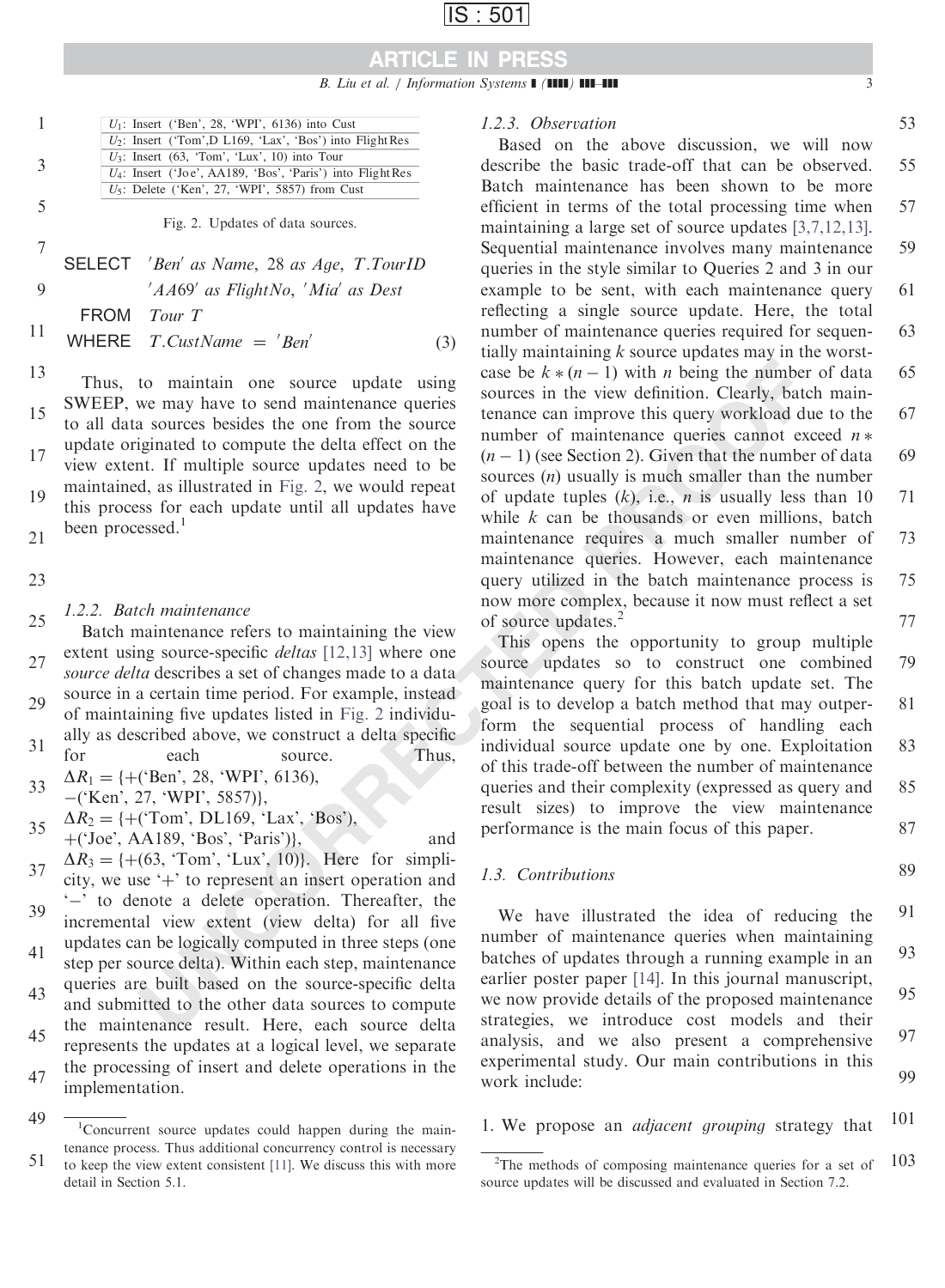# ARTICLE IN PRESS

- exploits the regularity of the structure of a batch maintenance plan to share the accesses to remote data sources. 1 3
- 2. We also propose a conditional grouping strategy that groups heterogeneous deltas in a batch maintenance plan. It is able to reduce the number of maintenance queries to  $O(n)$  with *n* being the number of data sources in the view definition, regardless of how many source updates need to be maintained. 5 7 9
- 3. We provide a high level description of the costs of the proposed strategies in order to be able to analyze the strategies and to reveal the basic tradeoff among the alternate approaches when maintaining a large batch of source updates. 11 13 15
- 4. We have implemented the proposed strategies as
- well as state-of-the-art algorithms from the literature in a working prototype. This enables us to conduct performance studies of the proposed techniques and to compare our solution against these existing [1,13]. 17 19 21
- 5. We report on the extensive experimental study we have conducted. The experimental results show a significant performance improvement (up to 400%) gained by the conditional grouping approach in a majority of cases considered. 23 25

The rest of the paper is organized as follows. Section 2 describes an abstraction that we present to capture the essence of the state-of-the-art batch view maintenance process. Sections 3 and 4 describe the proposed maintenance strategies, respectively. Section 5 discusses issues related to generalizing our proposed strategies. A cost-based analysis is provided in Section 6. Section 7 discusses the experimental results, while related work and conclusions 27 29 31 33 35

are given in Sections 8 and 9, respectively. 37

#### 2. Abstract batch view maintenance 39

For ease of describing our proposed maintenance strategies, we first use an abstraction to capture the essence of the batch view maintenance process. Assume a materialized view  $V$  is defined as an *n*way join on  $n$  distributed data sources. That is,  $V$  is denoted by  $R_1 \Join R_2 \Join \cdots \Join R_n$ <sup>3</sup> There are *n* source deltas  $\Delta R_i$ , one for each source  $R_i$  with  $1 \le i \le n$ ) that need to be maintained. As was mentioned in Section 1.2.2, each  $\Delta R_i$  denotes the changes (the collection of 41 43 45 47 49

insert and delete tuples) on  $R_i$  at a logical level. An actual maintenance query will be issued separately, that is, one for insert tuples and one for delete tuples. 53 55

Given the above notations, the batch view maintenance process can be represented by Eq. (4). Here  $R_i$  refers to the original data source state without any changes from  $\Delta R_i$ , while  $R'_i = R_i \cup \Delta R_i$  reflects the state of the data source  $R_i$  after applying the change  $\Delta R_i$ . The discussion of the correctness of this batch view maintenance can be found in [\[12,13\].](#page-18-0) Note that concurrency control strategies, either compensationbased [\[1,10,15\]](#page-18-0) or multiversion-based [\[6\],](#page-18-0) need to be employed if other source updates happen concurrently. Without loss of generality, we now focus on the maintenance queries and ignore any concurrent source updates for the moment. The discussion of handling concurrent updates is deferred to Section 5.1. 57 59 61 63 65 67 69

$$
71\,
$$

$$
\Delta V = \Delta R_1 \bowtie R_2 \bowtie R_3 \bowtie \cdots \bowtie R_n
$$

 $\Box$ ...

$$
\cup R'_1 \bowtie \Delta R_2 \bowtie R_3 \bowtie \cdots \bowtie R_n \tag{73}
$$

$$
\overline{\bigcup R'_1 \bowtie R'_2 \bowtie R'_3 \bowtie \cdots \bowtie \Delta R_n}.
$$
 (4) 75

e the strategies and to reveal the basic trade-<br>
e the strategies and to reveal the basic trade-<br>
imply. Without loss of generality, we now implemented the proposed strategies when main-<br>
rently. Without loss of generalit We call Eq. (4) a batch maintenance plan. It specifies at an abstract level how to incrementally maintain the view. Each "line" in Eq. (4) is referred to as a *maintenance step.*  $\Delta R_1 \bowtie R_2 \bowtie R_3 \bowtie \cdots \bowtie R_n$ is one example of such a step. A maintenance query needs to be composed for each join  $(\infty)$  either from the source delta  $(\Delta R_i)$  or the intermediate results from previous queries, i.e., the query result of  $\Delta R_1 \bowtie R_2$ . For ease of description, we may interchange the term 'maintenance query' and 'delta' (either  $\Delta R_i$  or the result of a maintenance query) in the subsequent discussion. Two ways of composing a maintenance query from a delta will be discussed in Section 7.2. Note that the evaluation of each maintenance step is expected to start from the source delta  $(\Delta R_i)$  and to visit all the other data sources. This is because each source delta is usually much smaller in size in terms of the number of tuples compared to the size of a data source. Seen from the above discussion,  $n * (n - 1) (O(n^2))$  maintenance queries may be required for the batch maintenance to compute the delta change  $(\Delta V)$  of the view extent. 77 79 81 83 85 87 89 91 93 95 97 99

As an example, the source updates (deltas) described in Section 1.2.2 on the three-way join view (Query 1) can be maintained in the following three maintenance steps:  $(\Delta R_1 \bowtie R_2 \bowtie R_3) \cup (R'_1)$  $\bowtie \Delta R_2 \bowtie R_3) \cup (R'_1 \bowtie R'_2 \bowtie \Delta R_3).$ 101 <sup>3</sup>Discussions of the handling of more general SPJ views will be  $\mathbf{A} \cdot \mathbf{B}$   $\mathbf{A} \cdot \mathbf{B}$   $\mathbf{A} \cdot \mathbf{B}$   $\mathbf{A} \cdot \mathbf{B}$   $\mathbf{A} \cdot \mathbf{B}$   $\mathbf{A} \cdot \mathbf{B}$   $\mathbf{A} \cdot \mathbf{B}$ 

<sup>51</sup> deferred to Section 5.2.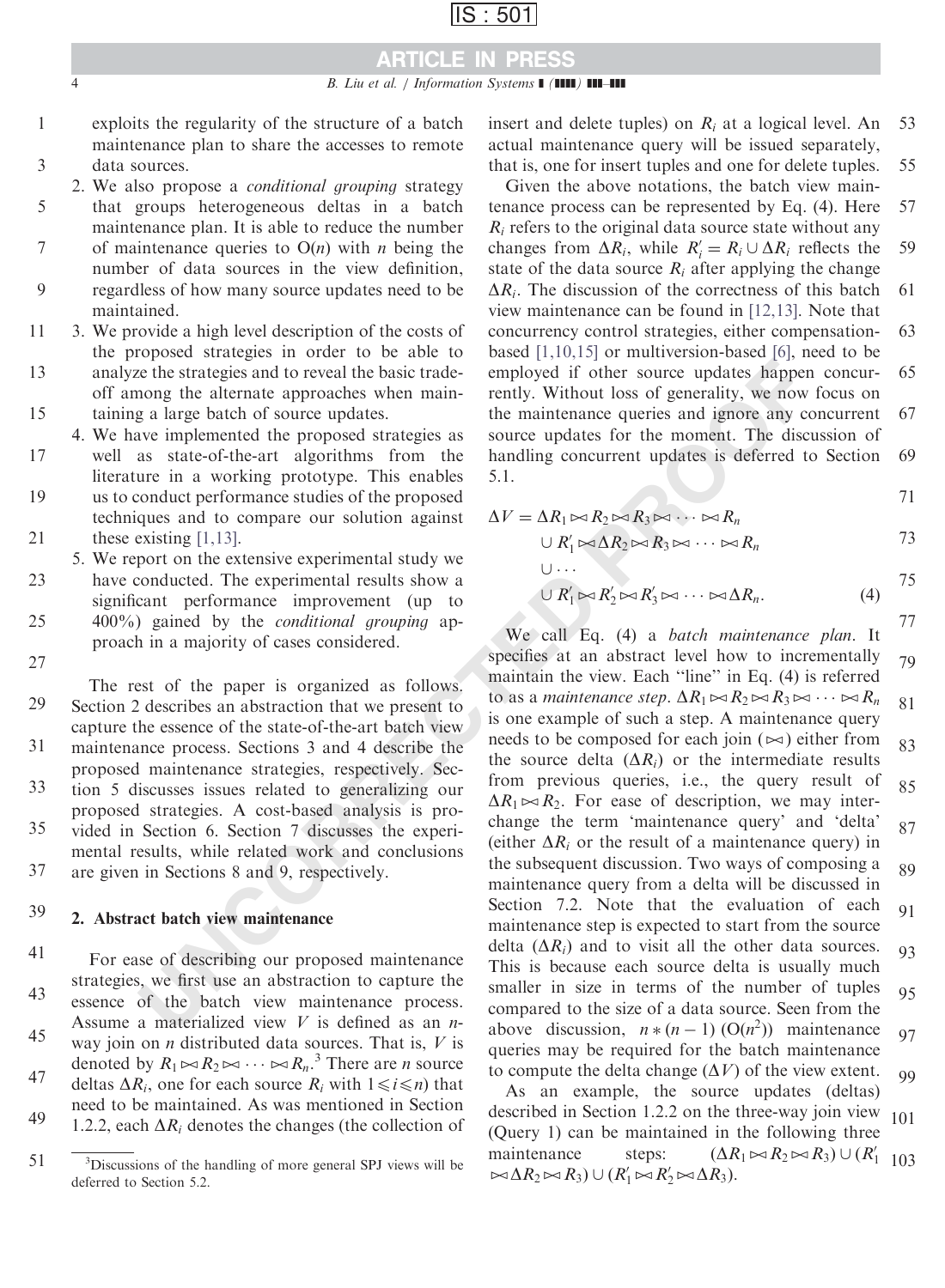### ARTICLE IN PRESS

- However, two questions remain. First, is it possible to further reduce the number of maintenance queries, 1
- say to less than  $O(n^2)$ ? Second, does a lower number of maintenance queries imply a reduction in total 3
- maintenance time? Put differently, this raises the underlying question what the key factors are that affect the view maintenance performance. The 5
- remaining sections of this paper explore these questions. We use the batch maintenance plan (Eq. 7  $\mathbf Q$
- (4)) as the baseline algorithm based on which we will propose a variety of different strategies. 11
- Note that traditional distributed query optimization techniques [16] could be applied to improve view maintenance performance, e.g., to select an opti-13
- mized join execution order for each maintenance step. Clearly, this is orthogonal to what we will 15
- explore here. Instead our focus is to find new maintenance strategies by restructuring and grouping 17
- maintenance queries. These cost-based optimization techniques can thereafter also be applied on our 19
- proposed strategies. Readers may consult [17] for more discussions on this direction. In the view 21 23
- maintenance context, finding the common expressions such as  $R_3 \rightarrow R_4$ , which is investigated in traditional multiple query optimization [18], may 25
- not be beneficial. The reason is that the common parts may be too large to be evaluated if they are not 27
- first joined with the (typically much smaller) delta. 29

### 3. Adjacent grouping

31

One way to reduce the number of maintenance queries is to exploit the regularity in a maintenance plan to promote sharing of common accesses to data sources. Studying the batch maintenance plan (Eq. (4)), we observe that a large number of common data source accesses exists in different maintenance steps. For example, the first two maintenance steps both 33 35 37

39

have  $R_3 \bowtie R_4 \bowtie \cdots \bowtie R_n$  in common, while the second and the third steps both have  $R'_1$  and  $R_4$  $t \sim \infty$  R<sub>n</sub>. Thus, if we share the accesses to these common data sources, the number of maintenance queries (join operations) would be reduced. 53 55 57

The matrix-like abstraction of the batch maintenance plan as depicted in Fig. 3 highlights the regularity in terms of the common items between adjacent maintenance steps. The basic idea underlying the adjacent grouping strategy is illustrated in Fig. 3. Namely, we divide maintenance steps and group the deltas from different maintenance steps along the main diagonal. Then we share the accesses to common data sources. 59 61 63 65

iques [16] could be applied to improve view along the main diagonal. Then we share the<br>
ce performance, e.g., to select an opti- to common data sources.<br>
The meta-time research experiment of the common data sources.<br>
The For example, Fig. 3(a) illustrates the grouping by two. Here, the first two maintenance steps are rewritten into one expression, namely,  $(\Delta R_1 \bowtie R_2 \cup R'_1 \bowtie \Delta R_2) \bowtie R_3 \bowtie \cdots \bowtie R_n$ . Clearly, the total number of maintenance queries for evaluating these two maintenance steps is reduced from  $2 *$  $(n - 1)$  to *n*. While for the third and the fourth steps, we rewrite them as  $R'_1 \bowtie R'_2 \bowtie$  $(\Delta R_3 \Join$  $R_4 \cup R'_3 \rightarrow \Delta R_4$   $\rightarrow \cdots \rightarrow R_n$ , and so on. Thus, only  $(n/2) * n$  maintenance queries are required if we group every two maintenance steps with  $n$  being an even number. Grouping maintenance steps by three can be done in a similar manner (see Fig. 3(b)), and so on. 67 69 71 73 75 77 79

If we divide steps equally, i.e., we group every  $m$  $(m < n)$  adjacent steps along the main diagonal. Let us denote the total number of maintenance queries by  $N_m$ . Here,  $\Re$  includes the leftover factors of *n* that cannot be divided by m. The formula  $N_m$  is derived assuming we group every group of m maintenance steps together into one query. For example, assume the view is defined on six data sources  $(n = 6)$ , and we group every two adjacent maintenance steps together  $(m = 2)$ . Then, the maintenance steps are divided into 81 83 85 87 89

91

41 43 45 47 49 51 93 95 97 99 101 103 (a) Group by 2  $\qquad \qquad$  (b)  $R_1$   $R_2$   $R_3$   $R_4$   $\ldots$   $\Delta R_n$ … … … … … … … R<sub>n</sub>  $R_1$   $R_2$   $R_3$   $\ldots$   $R_n$  $R_1$   $R_2$   $\overrightarrow{AB}$   $\overrightarrow{BC}$   $\overrightarrow{AB}$   $\cdots$   $R_n$  $R_1 \rightarrow \cdots \rightarrow R_2$   $R_3$   $R_4$   $\cdots$   $R_n$  $\Delta$ R<sub>1</sub>  $\ldots$  R<sub>3</sub> R<sub>4</sub> … R<sub>n</sub> Group by 3  $R_1$   $R_2$   $R_3$   $R_4$  ...  $\Delta R_r$ … … … … … … … R<sub>n</sub>  $R_1$   $R_2$   $R_3$   $\Delta R_4$  ...  $R_n$  $R_1 \longrightarrow R_2 \longrightarrow \Delta R_3$   $R_4 \dots R_n$  $R_1 \rightarrow R_2$   $\rightarrow$   $R_3$   $\rightarrow$   $R_4$   $\rightarrow$   $R_n$  $\Delta$ R<sub>1</sub>  $\ldots$  R<sub>n</sub>

Fig. 3. Group adjacent maintenance steps.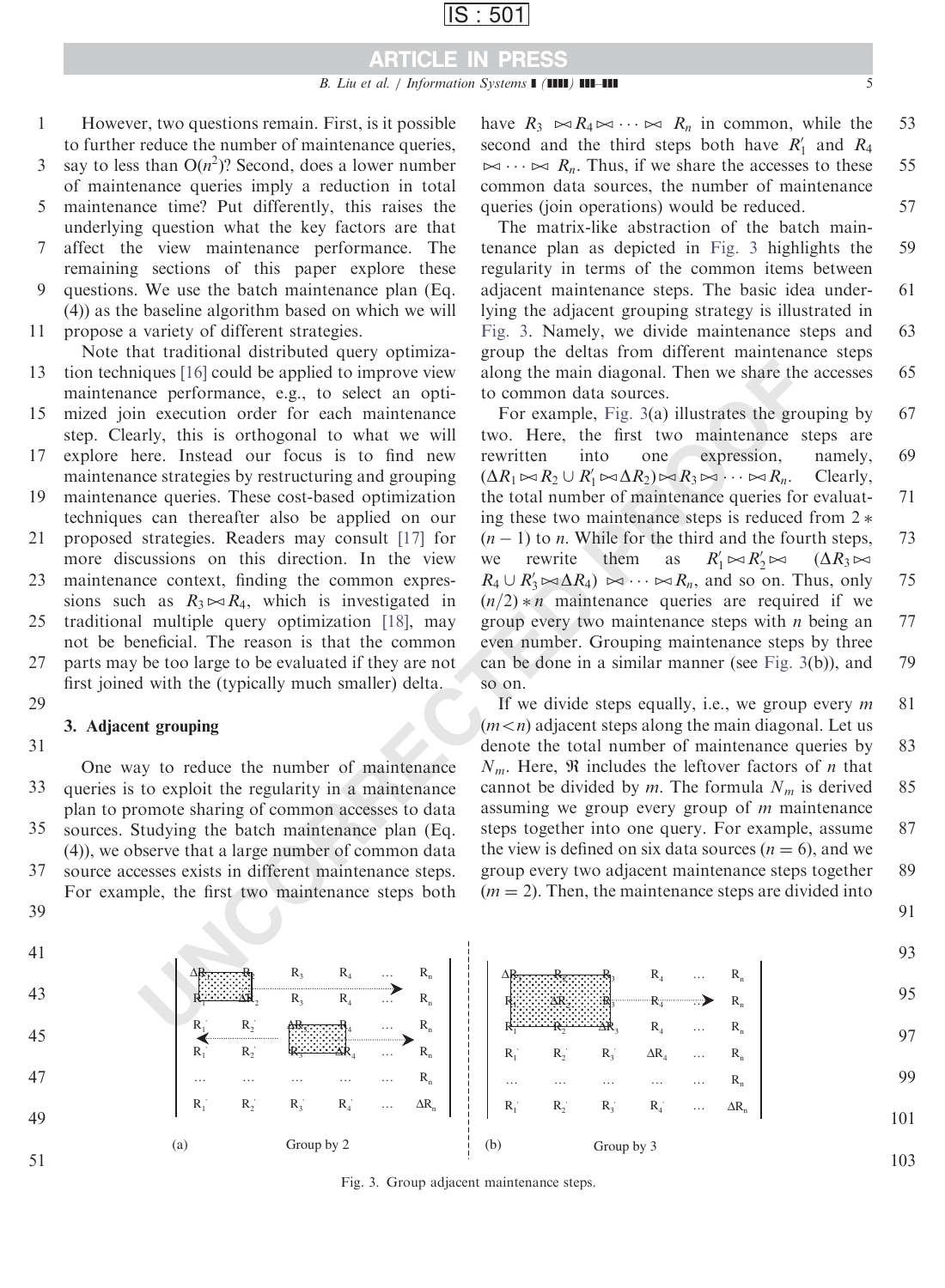## ARTICLE IN PRESS

- three groups  $(n/m=3)$ . In each group, the number of maintenance queries corresponds to  $m(m - 1)$  (the 1
- $m \times m$  matrix) and the rest  $(n m)$ . The total number of maintenance queries corresponds to the sum of the counts for the three groups. 3 5

$$
7 \qquad N_m = \left\lfloor \frac{n}{m} \right\rfloor (m(m-1) + (n-m)) + \Re,
$$
  
 
$$
9 \qquad \Re = \left(n - \left\lfloor \frac{n}{m} \right\rfloor m\right) (n-1).
$$

We can solve the equation  $\partial N_m/\partial m = 0$  to find the number *m* that minimizes  $N_m$ . If we assume *n* is perfectly divided by m, then  $\partial N_m/\partial m$  equals  $n^2/m^2 - n$ . As can be seen, the total number of queries  $N_m$  reaches its minimum when m is around  $\sqrt{n}$ . Note that other grouping heuristics may also be possible. For example, we could group maintenance steps unevenly based on the estimated respective delta sizes. 11 13 15 17 19

Equivalently in the state in the total number of the replacing *m* with  $\sqrt{n}$ , the total number of maintenance queries now becomes  $O(n^{3/2})$ . However, this approach only combines temporary results that have the same schema. For example, the combination of the result from  $\Delta R_1 \bowtie R_2$  and  $R_1' \bowtie \Delta R_2$ . This limits the type of query shrinking that can be considered. Below, we propose a new solution strategy that relaxes the constraint of only combining (unioning) deltas with the same schema. This solution dramatically reduces the number of maintenance queries. 21 23 25 27 29

31

### 4. Group heterogeneous deltas

33

### 4.1. Basic notations

We use  $\oplus$  to represent the operation that takes a list of deltas as input, possibly with different schemas, and combines (union) them together. For example,  $\oplus$  ([ $\Delta R_1$ ],  $\Delta R_2$ ,  $\Delta R_3$ ) equals a combined delta containing both  $\Delta R_2$  and  $\Delta R_3$ . The tuples contained in the brackets are not included in the union. At this point, we focus on the logical expressions only. The engineering problem of how to implement the union of deltas with different schemata will be discussed in Section 4.4. A join operator applied to an expression containing the  $\oplus$  operator corresponds to the computation of each delta in the result set produced by the  $\oplus$  expression. For example,  $\bigoplus \left(\left[\Delta R_1\right], \Delta R_2, \Delta R_3\right) \rightarrow \mathbb{R}_i$  equals the collection of result deltas  $\Delta R_2 \rightarrow R_i$  and  $\Delta R_3 \rightarrow R_i$ , henceforth represented by  $\{\Delta R_2 \bowtie R_i, \ \Delta R_3 \bowtie R_i\}$ . To further simplify the notation, we may omit the  $\approx$  symbol in 35 37 39 41 43 45 47 49 51

the result set whenever the context is clear, i.e.,  $\{\Delta R_2 \bowtie R_i, \Delta R_3 \bowtie R_i\}$  will be simplified to  $\{\Delta R_2R_i,\Delta R_3R_i\}.$ 53 55

We assume that each  $\Delta R_i$  has been processed at  $R_i$ before it is reported to the view manager for maintenance. That is, insert tuples in  $\Delta R_i$  have already been inserted into  $R_i$ , while delete tuples in  $R_i$ have already been deleted from  $R_i$ . Thus, each maintenance query will be evaluated on  $R'_i$  instead of on  $R_i$ . Compensations are needed to get the maintenance query results based on the original state  $R_i$ . We introduce  $\theta_i$  to represent the compensation process using  $\Delta R_i$ . For example, assuming  $\mathscr D$  is a delta (either  $\Delta R_i$  or a previous maintenance query result), then  $\theta_i(\mathscr{D} \bowtie R'_i) = \mathscr{D} \bowtie R'_i - \mathscr{D} \bowtie \Delta R_i =$  $\mathscr{D}\rightarrow\mathbb{R}_i$ . The rationale behind this compensation process can be illustrated by :  $\mathcal{D} \bowtie R'_i =$  $\mathscr{D} \bowtie (R_i \cup \Delta R_i) = \mathscr{D} \bowtie R_i \cup \mathscr{D} \bowtie \Delta R_i$ . Note that both  $\mathscr{D}$  and  $\Delta R_i$  are available at the view manager. Thus such compensation can be computed locally at the view manager when we get the result of  $\mathscr{D} \bowtie R'_i$ . 57 59 61 63 65 67 69 71 73

### 4.2. A greedy grouping approach

divided by  $m$ , then  $\partial N_m/\partial n$  requires<br>
and dividend by the computed delta are the process in the process in the same see, the total number of delta (either AR, or a previous maintenance it at other AR or a previous main  $\Gamma$ o maintain *n* source deltas  $\Delta R_1$ ,  $\Delta R_2$ ,  $\Delta R_3$ , ...,  $\Delta R_n$  on an *n*-way join view, one extreme solution is to group all the intermediate results (deltas) computed in the maintenance steps  $(\Delta R_i)$  or any previous maintenance query result) to construct a combined query. We thus need to access each data source  $(R_i, 1 \le i \le n$  only) once to evaluate the maintenance process (see Eq. (4)). This way, we only require n combined maintenance queries (the theoretically minimal number). These  $n$  combined maintenance queries will be evaluated in a sequential manner by sending them to the data sources  $R_1, R_2, \ldots, R_n$ , respectively. These queries are represented by  $Q_1, Q_2, \ldots, Q_n$ , as further described below. The overall approach is sketched in Algorithm 1, while each of its steps is further elaborated upon below. 77 79 81 83 85 87 89 91 93

75

95

### Algorithm 1. GreedyGrouping(s\_Deltas)

 $\frac{1}{s}$  **Deltas**: An array list of source deltas, with s\_Deltas[i] =  $\Delta R_i$  initially \*/ 1: for  $(i = 1; i \leq n; i++)$  do 97

- 2: Compose maintenance query  $Q_i$  from s Deltas, 99
	- except for  $s$  Deltas[i]; 101
- 3: Send  $Q_i$  to  $R_i$ ;<br>4: Compensate qu
- Compensate query result of  $Q_i$ ; 103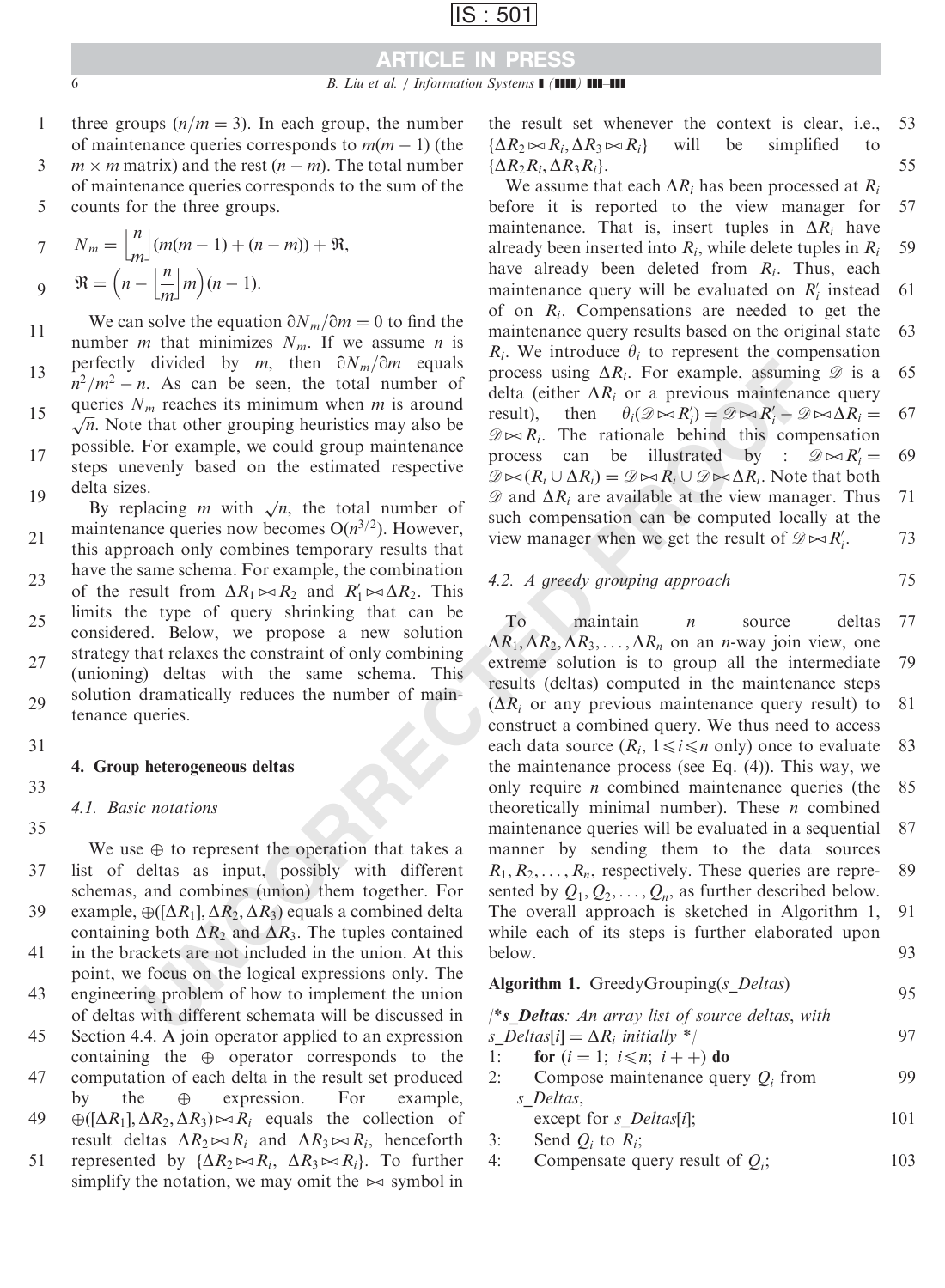B. Liu et al. / Information Systems  $\blacksquare$  ( $\blacksquare$ )  $\blacksquare$ ]  $\blacksquare$ 

- 5: Update *s\_Deltas* based on the compensated query result; 1
- 6: end for 3
- 7: Compose  $\Delta V$  by unioning deltas in *s\_Deltas*; 5
- 

The composition of each query  $Q_i$  (step 2 in Algorithm 1) and the corresponding compensation processes of each query result (step 4 in Algorithm 1) are described below. 7 9

- 11
- $\bullet$   $Q_1$ : We combine all source deltas (except  $\Delta R_1$ ) and send them to the data source  $R_1$ . We evaluate the query result. This process can be expressed by 13 15
- $\oplus ([\Delta R_1], \Delta R_2, \Delta R_3, \ldots, \Delta R_n) \bowtie R_1'$ =  $\{\Delta R_1, R'_1 \Delta R_2, R'_1 \Delta R_3, \ldots, R'_1 \Delta R_n\}.$
- $Q_2$ : We combine all result deltas from  $Q_1$  except the one containing  $\Delta R_2$  and send it to  $R_2$  (referred as evaluation). 17 19
- $\circ$  Evaluation:  $\oplus (\Delta R_1, [R_1' \Delta R_2],$  $R_1' \Delta R_3, \ldots,$  $R'_1 \Delta R_n$ )  $\bowtie R'_2 = {\Delta R_1 R'_2, R'_1 \Delta R_2, R'_1 R'_2 \Delta R_3, ...,}$  $R'_1R'_2\Delta R_n$ . 21 23
- After we get the query result, we compensate it using  $\Delta R_2$  for those result deltas containing  $\Delta R_1$ (referred as compensation). 25 27
- Compensation:  $\{\theta_2(\Delta R_1 R_2), R_1' \Delta R_2, R_1' R_2' \Delta R_3, \ldots, R_1' R_2' \Delta R_n\}$ = { $\Delta R_1 R_2$ ,  $R'_1 \Delta R_2$ ,  $R'_1 R'_2 \Delta R_3$ , ...,  $R'_1 R'_2 \Delta R_n$  }. 29
- 31

We now describe this process in general for any query  $Q_i$  (1 < *i*  $\leq n$ ): 33

- for any query  $Q_i$  (1 < *i* \le *i*), we combine the results from query  $Q_{i-1}$ —except the one containing  $\Delta R_i$  and then ship them to the data source  $R_i$  for evaluation. 35 37
- 39

41

$$
\circ \text{ Evaluation:}
$$
\n
$$
\leq k < i
$$

$$
\leq k < i), \qquad [R'_1 R'_2 \dots R'_{i-1} \Delta R_i], \qquad R'_1 R'_2 \dots
$$
\n
$$
R'_{i-1} \Delta R_k \ (i < k \leq n) \ \approx R'_i = \{R'_1 R'_2 \dots
$$

 $R'_1R'_2 \ldots \Delta R_kR_{k+1} \ldots R_{i-1}$  (1

43  
\n
$$
\Delta R_k R_{k+1} \dots R_{i-1} R'_i \ (1 \le k < i),
$$
\n
$$
R'_1 R'_2 \dots R'_{i-1} \Delta R_i, R'_1 R'_2 \dots R'_{i-1} R'_1 \Delta R_k \ (i < k \le n).
$$
\n45

The result deltas that contain delta  $\Delta R_i$  (j<i), which correspond to any data source that has already been visited before, will be compensated using  $\Delta R_i$ , as described next: 47 49

\n
$$
\text{compression: } \text{apply} \quad \theta_i \quad \text{to} \quad R'_1 R'_2 \ldots
$$
\n

\n\n $\Delta R_k R_{k+1} \ldots R_{i-1} R'_i \quad (1 \leq k < i), \text{ we get the result}$ \n

of 
$$
Q_i
$$
 as  $\{R'_1R'_2 \ldots \Delta R_k R_{k+1} \ldots R_i \ (1 \le k < i),$  53  
 $R'_1R'_2 \ldots R'_{i-1} \Delta R_i, R'_1R'_2 \ldots R'_i \Delta R_k \ (i < k \le n)\}.$ 

Thus, after the *n*th query  $Q_n$  (replacing *i* with *n*), we

get  $\{R'_1 R'_2 \dots \Delta R_k R_{k+1} \dots R_n \ (1 \le k < n), R'_1 R'_2 \dots \}$  $R'_{i-1}\Delta R_n$ . By listing individual result deltas, we get  $\{\Delta R_1 \bowtie R_2 \bowtie R_3 \bowtie \cdots \bowtie R_n, R'_1 \bowtie \Delta R_2 \bowtie R_3 \bowtie$  $\cdots \bowtie R_n$ ,  $R'_1 \bowtie R'_2 \bowtie \Delta R_3 \bowtie \cdots \bowtie$ 57 59

 $R_n, \ldots, R_1' \bowtie R_2' \bowtie R_3' \bowtie \cdots \bowtie \Delta R_n$ . This is same as the equation we have shown for the batch maintenance plan (Eq. (4)) if we union these deltas together. The correctness of the approach is shown by the fact that the nth query result is the same as Eq. (4). Thus, by issuing only *n* combined queries to the underlying data sources, we can indeed compute theincremental view extent  $\Delta V$ . 61 63 65 67

combine all source delined as the fact that the *n*th query result is the same moto the data source  $R_1$ , We we valtate the by the fact that the *n*th query result is the sensult. This process can be expressed by anomicl One potential weakness of this approach is the possibility of a large intermediate result set, in the case that no join condition exists between some of the intermediate results and the data source. For example, assume we send  $\oplus ([\Delta R_1], \Delta R_2,$  $\Delta R_3, \ldots, \Delta R_n$  to data source  $R_1$  in  $Q_1$ . Assume that only  $R_2$  has a join condition with  $R_1$  given the view is defined by  $R_1 \Join R_2 \Join \cdots \Join R_n$ . Thus, to evaluate the result  $\Delta R_k \bowtie R'_1$  (3  $\le k \le n$ ), we may have to compute the Cartesian product instead between  $R_1$ and those other relations. Given that the size of each data source may be huge, this approach may not always be very beneficial in practice. 69 71 73 75 77 79 81

### 4.3. Conditional grouping approach

To address the above mentioned problem of potentially large intermediate results arising in the greedy grouping approach, we now propose the conditional grouping strategy. The basic idea is to make use of join conditions in the view definition. This is because a maintenance query based on join conditions is generally much cheaper to process than one based on Cartesian products. 85 87 89 91

The main steps of the conditional grouping approach are outlined in Algorithm 2, while each subroutine is thereafter described in more detail. The overall maintenance process is divided into two phases, called the scroll up phase and the scroll down phase. In each phase, we issue  $n - 1$  queries by grouping the deltas with common join conditions for a data source together. 93 95 97 99

Algorithm 2. Conditional Grouping( $s$  Deltas)

103

101

83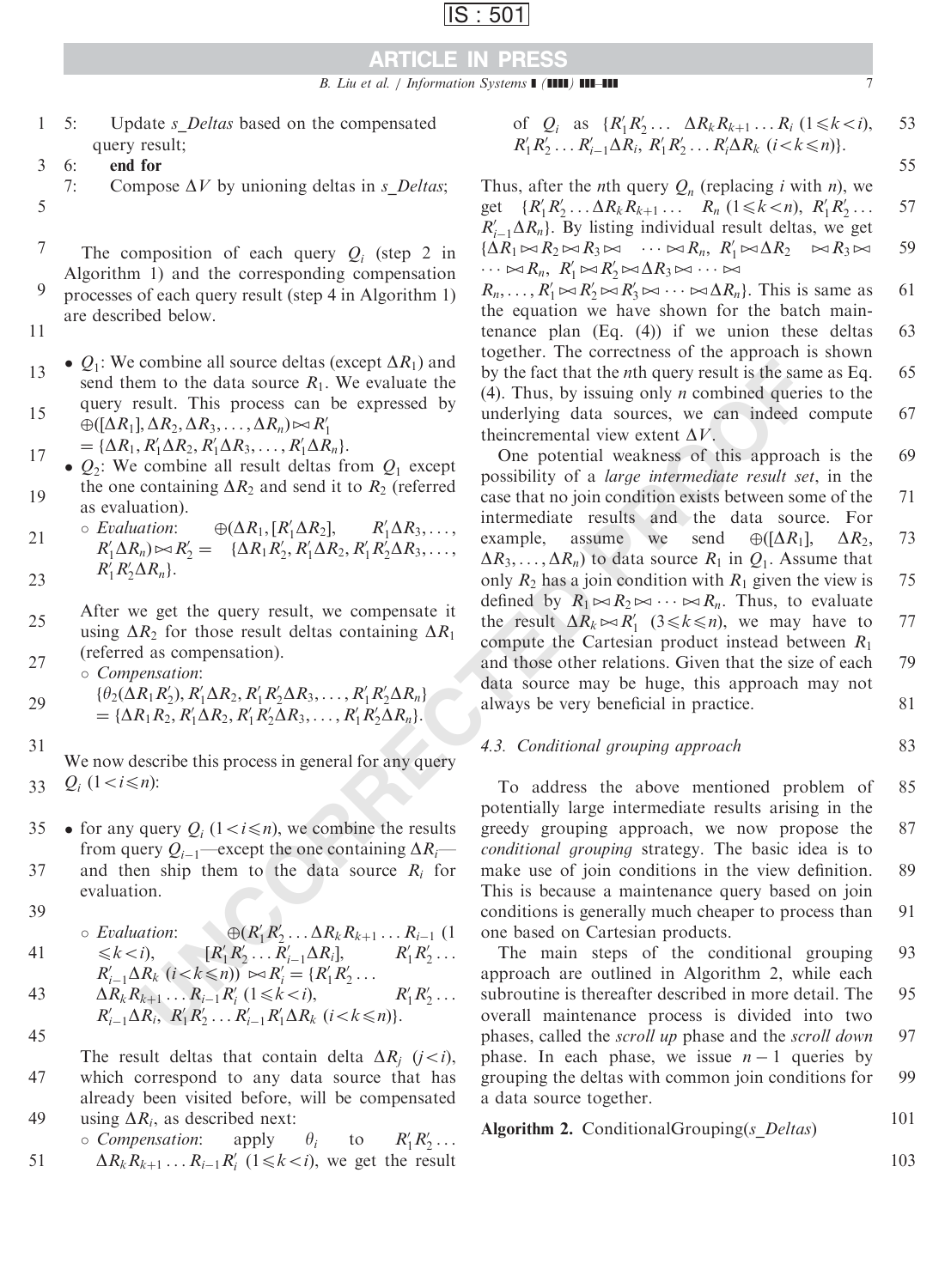## ARTICLE IN PRESS

8 B. Liu et al. / Information Systems  $\blacksquare$  ( $\blacksquare$ )  $\blacksquare$ 

<span id="page-7-0"></span>

 $\{\Delta R_1 R_2 R_3', \Delta R_2 R_3'\}$ 

51

 $'_{3}$ , and (2)

 $\{\theta_3(\Delta R_1 R_2 R_3'), \theta_3(\Delta R_2 R_3')\} = \{\Delta R_1 R_2 R_3, \quad \Delta R_2 R_3\}$ 

After processing query  $Q_{n-1}^u$ , we get  $\{\Delta R_k \bowtie R_{k+1} \bowtie \cdots \bowtie R_n \ (1 \leq k \leq n)\}\$ as the result of 103 the scroll up phase (Fig.  $4(a4)$ ). Note that in Fig. 4,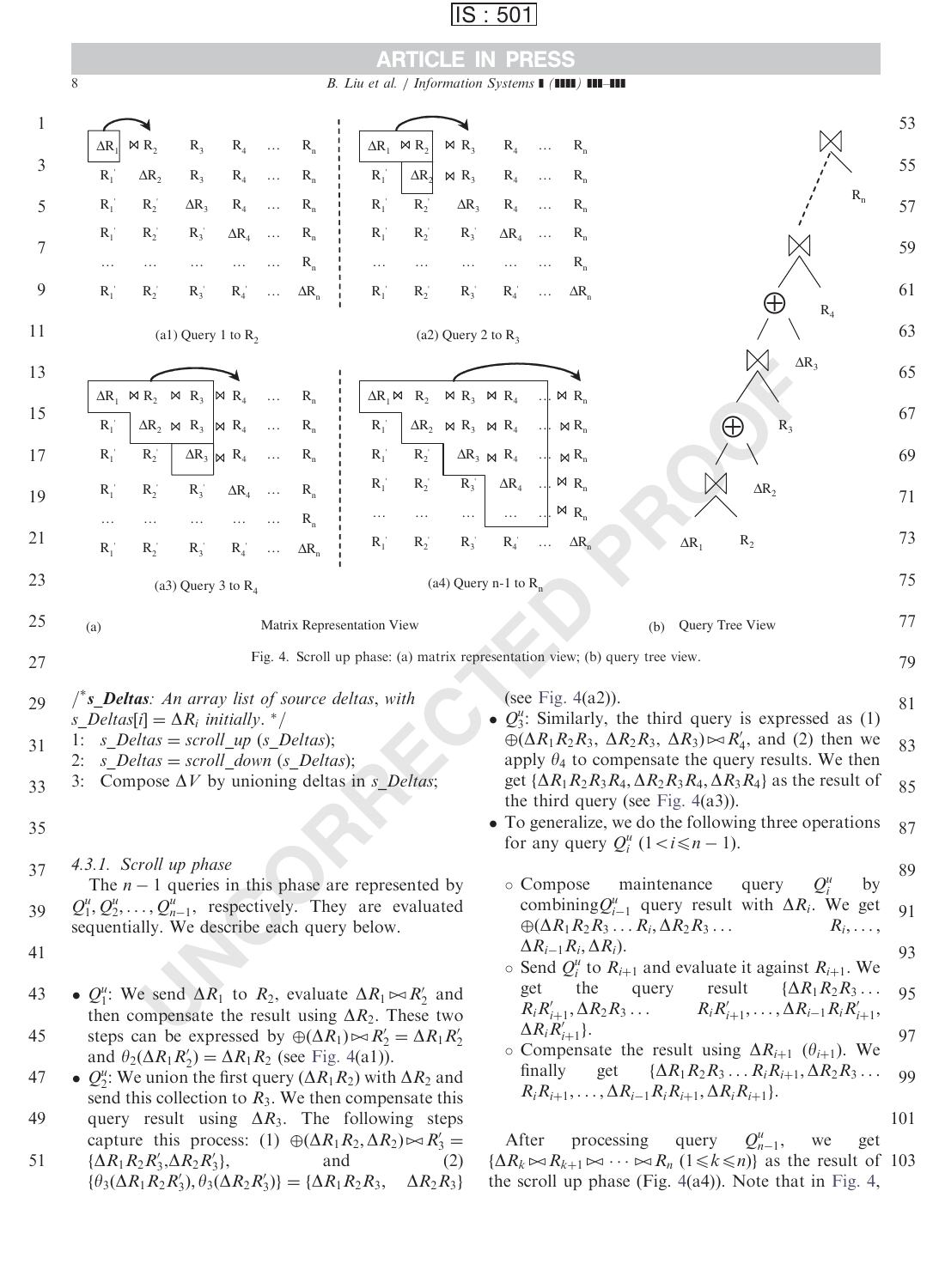

B. Liu et al. / Information Systems  $\blacksquare$  ( $\blacksquare$ )  $\blacksquare$ ]  $\blacksquare$ 



deltas represented by different rectangle boxes are unioned  $(\oplus)$  into one combined delta and sent to the data source. Fig. 4(b) illustrates the corresponding left-deep query tree representation of this process. In this process, queries are evaluated in a bottom-up manner. 25 27 29

### 31

4.3.2. Scroll down phase

- The  $n 1$  queries in the scroll down phase are represented by  $Q_1^d, Q_2^d, \ldots, Q_{n-1}^d$ , respectively. These queries are built based on the result obtained from the scroll up phase. Below, we again describe this phase by its queries. 33 35 37
- $Q_1^d$ : We evaluate  $\oplus (\Delta R_n) \bowtie R_{n-1}'$  and get  $R_{n-1}' \Delta R_n$ . Note that no compensation needs to be applied in this phase (Fig.  $5(a1)$ ). 39 41
- $\bullet$   $Q_2^d$ : We combine the result of the first query  $(\overline{R}_{n-1}'\Delta R_n)$  with the result from the scroll up phase containing  $\Delta R_{n-1}$  ( $\Delta R_{n-1}R_n$  in this case). This results in  $\oplus (R'_{n-1}\Delta R_n, \Delta R_{n-1}R_n)$ . We then send it 43 45
- to  $R_{n-2}$ , evaluate  $\oplus (R'_{n-1}\Delta R_n, \ \Delta R_{n-1}R_n) \rightarrow R'_{n-2}$ and get  $\{R'_{n-2}R'_{n-1}\Delta R_n, R'_{n-2}\Delta R_{n-1}R_n\}$  (Fig. 5(a2)). 47
- To generalize, we take the following two steps for any query  $Q_i^d$   $(1 < i \leq n - 1)$ . 49

$$
\begin{array}{ll}\n\text{c Combine} & \text{previous query} & (Q_{i-1}^d) & \text{result} \\
\text{51} & (\lbrace R'_{n-i+1}R'_{n-i+2} \dots \Delta R_{n-k+1}R_{n-k+2} \dots \quad R_n, \\
1 \le k \le i-1 \rbrace \text{ with the result from the scroll up}\n\end{array}
$$

phase that contains  $\Delta R_{n-i+1}$   $(\Delta R_{n-i+1})$  $R_{n-i+2} \ldots R_n$ ). 77

 $\circ$  Submit the combined query to  $R_{n-i}$  and evaluate it against  $R_{n-i}$ . We get result  ${R'_{n-i}R'_{n-i+1}R'_n}$  $\Delta R_{n-k+1}R_{n-k+2}\ldots$  $R_n$   $(1 \leq k \leq i)$ . 79 81

83

Thus, after processing query  $Q_{n-1}^d$ , we get  $\{R'_1R'_2R'_3\ldots\Delta R_{n-k+1}R_{n-k+2}\ldots R_n \quad (1\leq k\leq n-1)\}.$ As we can see, this equals  $\{\Delta R_1 \bowtie R_2 \bowtie$  $R_3 \bowtie \cdots \bowtie R_n$ ,  $R'_1 \bowtie \Delta R_2 \bowtie R_3 \bowtie \cdots \bowtie R_n$ ,  $R'_1 \bowtie$  $R'_2 \bowtie \ \Delta R_3 \bowtie \cdots \bowtie R_n, \ldots, R'_1 \bowtie R'_2 \bowtie \ R'_3 \bowtie \cdots$  $\bowtie \Delta R_n$  (see Fig. 5(a4)). By unioning the results in this collection, we clearly obtain Eq. (4) again. Fig. 5(b) depicts the query tree representation of the scroll down process. Similarly, the query tree is again evaluated in a bottom up fashion. Note that the join(s) inside the box (right-hand side of  $\oplus$  operator) have already been evaluated in the scroll up phase. 85 87 89 91 93 95

To summarize, the scroll up phase calculates the upper part along the main diagonal of the batch maintenance plan using  $n - 1$  queries (Eq. (4)), while the scroll down phase computes the remaining part in another  $n - 1$  queries. 97 99 101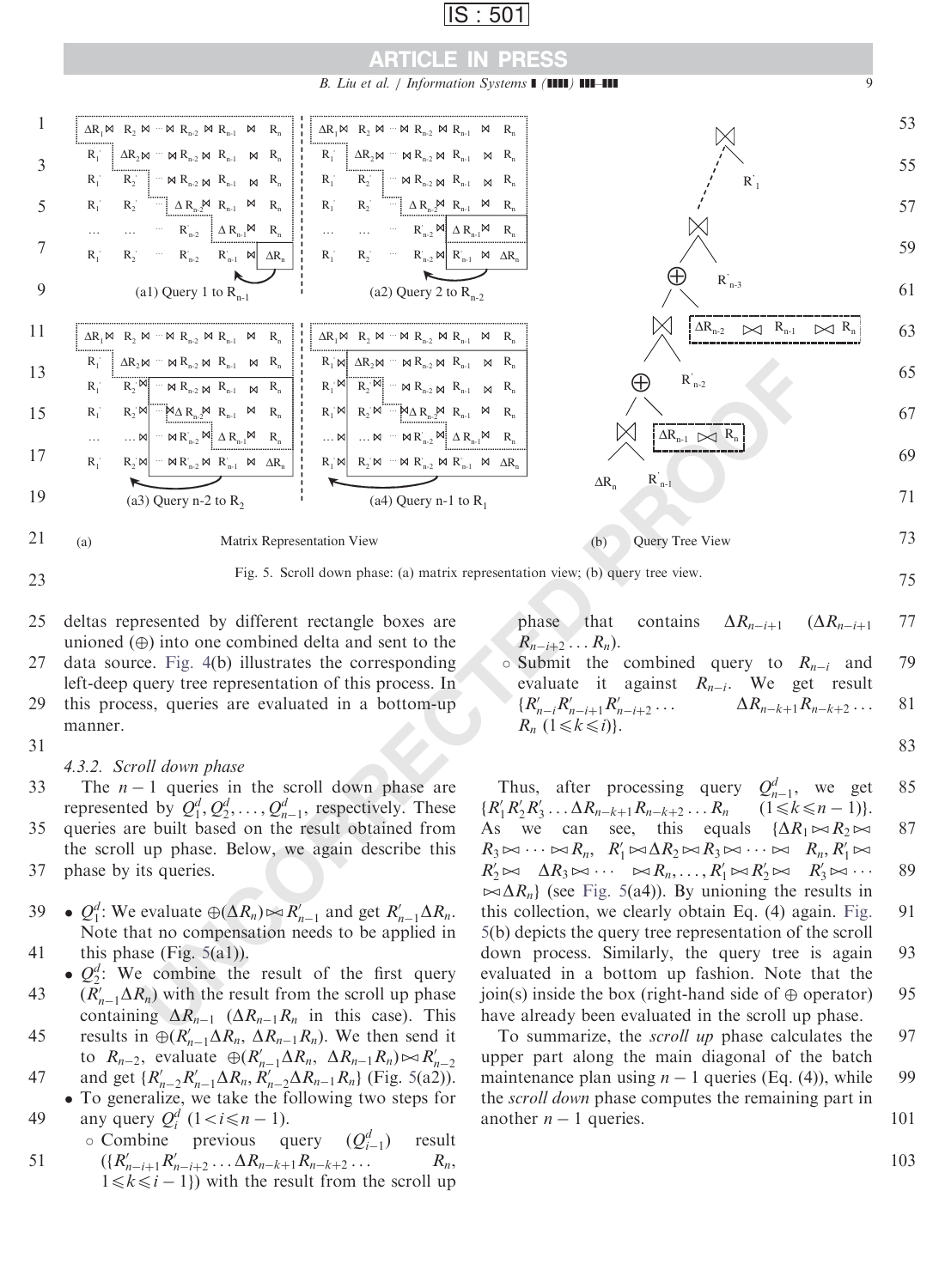# ARTICLE IN PRESS

10 B. Liu et al. / Information  $S$ ystems  $\blacksquare$  ( $\blacksquare$ )  $\blacksquare$ 



Fig. 6. Example of unifying deltas with different schemata.

13

11

#### 4.4. Grouping deltas together 15

Next, we address the engineering problem of combining the heterogeneous deltas. For example, consider building a combined delta for  $\bigoplus (\Delta R_1 \bowtie R_2, \Delta R_2)$ . If the query engine at the data source were advanced, it could exploit the similarity among the deltas to scan the source relation once when processing this  $\oplus$  operator even if we send the results separately. However, query engines may not be that advanced. Thus, we instead propose a nonintrusive method to address this issue of unifying various deltas from different data sources. This 17 19 21 23 25 27

guarantees the general applicability of our method. The basic idea is to construct one large table that contains the schema of different deltas and fill the respective unrelated fields with default values. This 29 31

table is shipped to the data source as one large delta and evaluated in one set. The view manager splits the large query result back into different deltas per source. We may append certain identification related information to the delta so we can split the query result back into deltas more easily. 33 35 37

As shown in Fig. 6, instead of sending delta tables  $\Delta R_1 \bowtie R_2$  and  $\Delta R_2$  to the data source  $R_3$  separately, we first build a union table which contains the information of both deltas and then send this combined delta together to  $R_3$  to evaluate the maintenance result in one pass. For the issues of building a maintenance query from a delta table, either a composite SQL query or temporary table approach can be applied based on whether the data source is cooperative or not. We will discuss this in 39 41 43 45 47

more detail in Section 7.2.

49

51

#### 5. Generalizing the maintenance strategies 53

55

### 5.1. Handling concurrent updates

In the grouping strategies proposed above, we have thus far assumed that there is no concurrency interfering with a given view maintenance plan. This can be easily achieved by a multiversion system [\[6\]](#page-18-0) because we can always retrieve the right data source states from the versioned source data. However, if a compensation-based approach were to be used, such as [\[15\]](#page-18-0), concurrent updates would have to be considered. To address this, we now propose a method to maintain the view even in concurrent environments. 57 59 61 63 65 67

*uping deltas together* considered. To address this, we now p<br>moind deltas together multion to minitain the view weren in controlled to minitain the view weren in communitations. For example, currently are two vectors to We use two vectors to hold source updates: the current vector (CV) holds the deltas per source that currently are being maintained, while the concurrent vector (CRV) holds all updates that occur concurrently to the current maintenance plan. Initially, CRV is empty because all source updates will be put into CV. After we begin to maintain the deltas in CV, newly incoming updates will be put into CRV. As usual, we use  $R_i$  ( $1 \le i \le n$ ) to represent its original data source state, and  $R'_i$  ( $R'_i = R_i + \Delta R_i$ ) to represent the state that incorporates the effect of source updates in CV. We use  $R_i^c$  to represent the state that reflects  $R'_i + \Delta R_i^c$ , where  $\Delta R_i^c$  denotes the corresponding deltas accumulated in CRV that are concurrent with the current maintenance plan. 69 71 73 75 77 79 81

As done in most of the literature [1,10], we assume that all message transfers between sources and the view manager use a FIFO scheme. That is, all updates that happen on a data source after the evaluation of the maintenance query upon this source will also arrive at the view manager (vector CRV) after the arrival of the result of this maintenance query. That is, we can use *deltas* in both vectors  $(\Delta R_i, \Delta R_i^c)$  to restore the appropriate data source states (either  $R_i'$  or  $R_i$ ), when the view manager gets the result of a maintenance query. 83 85 87 89 91 93

Now, we are ready to extend the original compensation operator  $\theta_i$  to  $\theta_i^{i+c}$  and  $\theta_i^c$ . Here  $\theta_i^{i+c}$ compensates the query result using  $\Delta R_i + \Delta R_i^c$ . That is  $\theta_i^{i+c}(\mathcal{D} \bowtie R_i^c) = \mathcal{D} \bowtie R_i$ . The  $\theta_i^c$  compensates the result using  $\Delta R_i^c$ . That is,  $\theta_i^c(\mathcal{D} \bowtie R_i^c) = \mathcal{D} \bowtie R_i^c$ . Given that, the above conditional grouping algorithm can be adapted as follows for a concurrent environment: (1) For any query  $Q_i^u$  in the *scroll up* phase, we 101 use  $\theta_{i+1}^{(i+1)+c}$  to compensate the result. (2) For any query  $Q_i^d$  in the *scroll down* phase, we then use  $\theta_{n-i}^c$  to 103 compensate the result. 95 97 99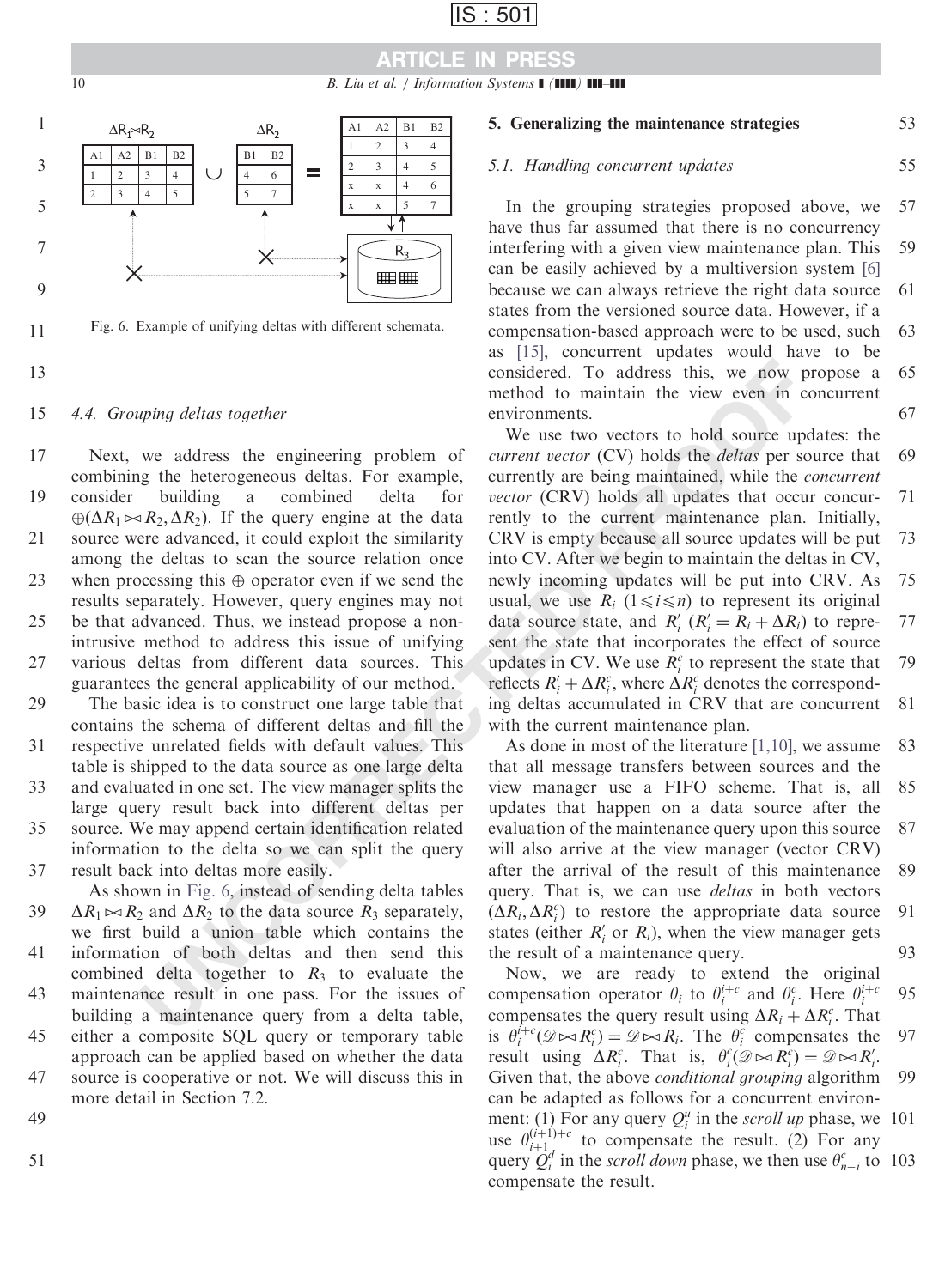

B. Liu et al. / Information Systems  $\blacksquare$  ( $\blacksquare$ )  $\blacksquare$ ]  $\blacksquare$ 



Fig. 7. Handling general view definitions: (a) a star-view definition; (b) maintain  $R_1-R_2-R_3$ ; and (c) maintain  $R_4-G_1-R_5$ .

11

Thus, we compute view delta  $(\Delta V)$  which exactly only reflects the source updates in CV. Once we refresh the view extent, we simply move the deltas in CRV to CV and set  $R_k = R'_k$  ( $1 \le k \le n$ ). Thereafter, 13 15

we can repeat the maintenance process for the next set of collected updates. 17

#### 5.2. Handling general view definitions 19

The grouping strategies we have described so far have 0 on linear join view definitions, i.e., 21

 $R_1 \bowtie R_2 \bowtie \cdots \bowtie R_n$ , as also implicitly assumed by most previous works in the literature [1,3,13,19]. 23

- However, practical view definitions may have arbitrary shapes beyond just linear join view definitions, 25
- i.e., they may include acyclic and in some cases even cyclic join relationships within the view definitions. 27
- For these general view definitions, we use view graphs to represent the view definitions. A node in a view 29
- graph represents the data source, while an edge denotes the join conditions that appear in the view 31
- definition. We then propose the following view graph transformation technique to maintain general join 33
- view definitions: (1) Find a linear path and apply the grouping strategies to the parts of the view definition 35
- related to the linear path. (2) Transform the graph using the partial results from (1) and recursively apply this find-and-transform technique. 37 39
- For example, Fig. 7(a) represents an acyclic view  $(V)$  that involves five data sources. To maintain this 41
- view using grouping strategies, we first find a linear path, i.e.,  $R_1 \bowtie R_2 \bowtie R_3$ . For simplicity, we use  $G_1$  to 43
- represent this part of the view definition. We then maintain  $G_1$  by the grouping strategy (Fig. 7(b)). 45
- After that, we transform the original graph by replacing the linear path using  $G_1$ . Here, edges that 47
- connect  $G_1$  to any of the nodes in the linear path are changed to  $G_1$ . Multiple edges between two nodes are merged into one. The delta change of  $G_1$  ( $\Delta G_1$ ) can 49
- be got from the maintenance result of  $G_1$  (Fig. 7(c)). We repeat the above processes until we get the final 51

view maintenance result  $\Delta V$ . Note that we do not materialize  $G_1$ . Thus a maintenance query involving  $G_1$  (or  $G_1' = G_1 + \Delta G$ ) has to be sent to each of the data sources, i.e.,  $R_1 \Join R_2 \Join R_3$  in this case. 65 67

#### 6. Cost model and analysis

cts the source updates in CV. Once we materialize  $G_1$ . Thus a maintenance query in view with a the simply move the deltas in  $G_1$  (or  $G'_1 = G_1 + \Delta G_1$  has to be sent to easily the deltas in  $G_1$  (or  $G'_1 = G_1 + \Delta G_1$  has We now introduce cost models we have developed to analyze the proposed maintenance strategies. In this work, we focus on the following two cost metrics since they are the main factors that affect the overall performance: the cost of transferring data between the view manager and the data sources, and the cost of evaluating maintenance queries (join operations) at the data sources. We note that the compensation cost would be rather small if we were to apply a multiversion-based concurrency control strategy [\[6\]](#page-18-0). This happens indeed to be the environment we have at our disposal for our experimental study (Section 7). Hence, in the cost model, we do not consider the compensation cost. 71 73 75 77 79 81 83

We use the following assumptions to further simplify the models we develop: (1) Assume all data sources are identical in terms of the cost of answering similar maintenance queries. Thus, we use  $R$  to represent each data source  $R_i$  ( $1 \le i \le n$ ). (2) Assume all  $\Delta R_i$  (1 $\le i \le n$ ) are identical in terms of the cost of evaluating them against a data source R, i.e., all  $\Delta R_i$ have same number of insert and delete tuples involved. Thus, we can simplify our expressions by using the symbol  $\mathscr{D}$  to represent each delta  $\Delta R_i$ . 85 87 89 91 93

To represent the result delta of a maintenance query composed from a source delta  $\mathscr{D}$ , we define  $\mathcal{D}_{i+1} = \mathcal{D}_i \bowtie R$   $(1 \leq i \leq n-1)$  with  $\mathcal{D}_1 = \mathcal{D}$ . For simplicity, we use  $S_i$  to represent the size of a delta  $\mathscr{D}_i$ . 95 97 99

The cost of the batch maintenance is given by  $T_b$ with  $T_b = n \sum_{i=1}^{n-1} [f_{net}(S_i) + f_{join}(S_i) + f_{net}(S_{i+1})],$ which is a summation of individual maintenance query costs. Here  $f_{net}$  and  $f_{join}$  represent the unit cost functions of data transfer and maintenance query 101 103

63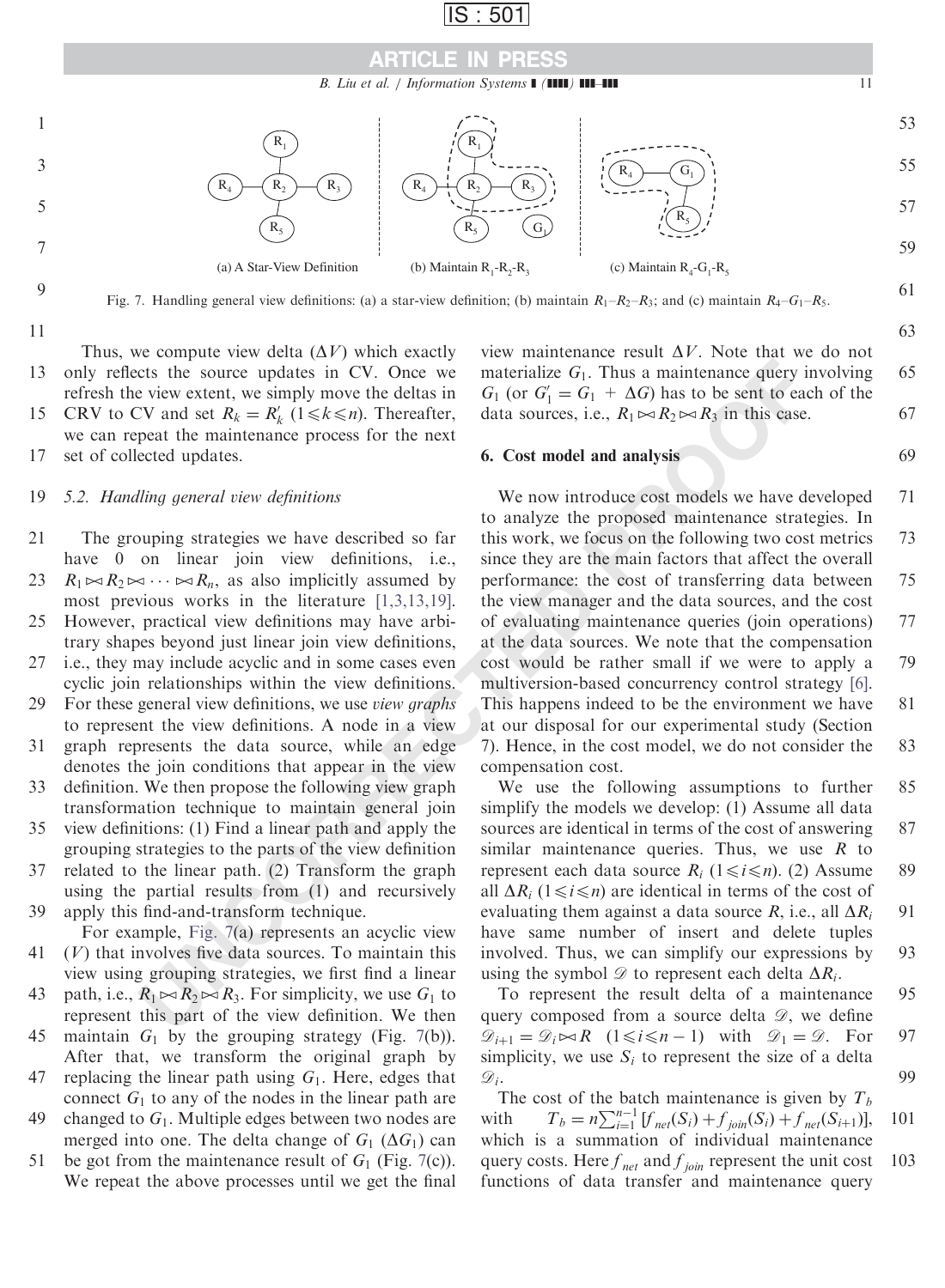### ARTICLE IN PRESS

12 B. Liu et al. / Information Systems  $\blacksquare$  ( $\blacksquare$ )  $\blacksquare$ 

answering, respectively. Here,  $f_{net}(S_i)$  represents the network cost of sending  $\mathcal{D}_i$  from the view manager to the data source.  $f_{net}(S_{i+1})$  denotes the network cost of transferring the corresponding query result from the data source to the view manager.  $f_{ioin}(S_i)$  denotes the join cost of evaluating the corresponding main-1 3 5

tenance query. 7

The cost of adjacent grouping can be estimated by  $T_a$  assuming that we divide the maintenance steps evenly into groups of size m where  $m < n$ . Thus, n maintenance steps are divided into  $n/m$  groups with each having  $m$  maintenance steps. In each group,  $m\sum_{i=1}^{m-1} [f_{net}(S_i) + f_{join}(S_i) + f_{net}(S_{i+1})]$  represents the cost of grouping and processing m source deltas (a  $m \times m$  matrix along the main diagonal in Eq. (4)), while  $\sum_{i=m}^{n-1} [f_{net}(mS_i) + f_{join}(mS_i) + f_{net}(mS_{i+1})]$  denotes the cost of processing the result of the above 9 11 13 15 17

 $m \times m$  matrix on the remaining  $n - m$  data sources. 10

19  
\n
$$
T_a = \frac{n}{m} \left\{ m \sum_{i=1}^{m-1} [f_{net}(S_i) + f_{join}(S_i) + f_{net}(S_{i+1})] + \sum_{i=m}^{n-1} [f_{net}(mS_i) + f_{join}(mS_i) + f_{net}(mS_{i+1})] \right\}.
$$
\n25

The cost of conditional grouping is given in  $T_c$ . Corresponding to the two phase operations as described in Section 4,  $T_c$  is composed of scroll up and scroll down costs.  $\sum_{i=1}^{n-1} [f_{net}(\sum_{j=1}^{i} S_j) +$  $f_{join}(\sum_{j=1}^{i} S_j) + f_{net}(\sum_{j=2}^{i+1} S_j)$  denotes the scroll up phase cost, which simply sums up the cost of each maintenance query. While  $\sum_{i=1}^{n-1} [f_{net}(iS_i) +$  $\sum_{i=1}^{n-1} [f_{net}(iS_i) +$  $f_{\text{ion}}(iS_i) + f_{\text{net}}(iS_{i+1})$  denotes the scroll down phase cost. It is also a simple summation of queries in the scroll down phase.  $27$ 29 31 33 35

37 
$$
T_c = \sum_{i=1}^{n-1} \left[ f_{net} \left( \sum_{j=1}^{i} S_j \right) \right]
$$
  
39 
$$
+ f_{join} \left( \sum_{j=1}^{i} S_j \right) + f_{net} \left( \sum_{j=1}^{i+1} S_j \right) \right]
$$

$$
+f_{join}\left(\sum_{j=1}^{l} S_j\right)+
$$
41

43 + 
$$
\sum_{i=1}^{n-1} \Big[ f_{\text{net}}(iS_i) + f_{\text{join}}(iS_i) + f_{\text{net}}(iS_{i+1}) \Big].
$$

The above formulae show the basic relationship between the number of maintenance queries and the complexity (size) of each query as expected. 45 47

 $j=2$  $S_j$ 

To highlight the key factors in this trade-off, we now further simplify the above cost functions. Note that in a local network environment, the unit cost  $(f_{net})$  is rather small. We thus can simplify the cost functions by removing the network cost factors. To 49 51



Number of Queries  $O(n)$   $O(n^{3/2})$ 

 $O(n^2)$ 

63

67

85

89

65 Fig. 8. Relationship of average delta size to the number of queries to sources.

 $\int_{n\pi/6}^{n\pi/6} S_1 + f_{j\omega n} (S_2) + f_{j\omega n} (S_{i+1})$  represents the Fig. 8. Relationship of average delta size to the number attributed in the stations and processing *m* sources. (assume the size of each is difference, we u further accentuate this difference, we use  $S$  to represent each  $S_i$  (assume the size of each delta  $\mathcal{D}_i$ is the same,  $1 \le i \le n - 1$ ). Given these two assumptions, the cost expressions  $T_b$ ,  $T_a$  and  $T_c$  can be simplified as shown in Fig. 8. The relationship among our strategies regarding the key cost factors is also described in Fig. 8. Here the x-axis represents the number of required maintenance queries, while the yaxis denotes the average delta size in each maintenance query. Note that for the adjacent grouping denance query. Note that for the adjacent grouping<br>approach, we let  $m = \sqrt{n}$  since it is shown to minimize the number of maintenance queries in this approach. As can be seen, if the query answering cost for a large delta is less than that of the sum of the costs of handling multiple smaller deltas, performance improvements are expected by reducing the number of maintenance queries. 69 71 73 75 77 79 81 83

### 7. Experimental evaluation

### 87

### 7.1. Experimental testbed

We have implemented the proposed strategies based on the TxnWrap system [6]. TxnWrap is a multiversion-based view maintenance system which removes concurrency control concerns from its maintenance logic. Thus, it is not necessary to apply compensation for handling concurrent source updates in our setting. The basic TxnWrap system maintains one single source update at a time using the known SWEEP algorithm [\[1\].](#page-18-0) The batch TxnWrap [\[13\]](#page-18-0) combines the updates from the same data source and maintains the view extent using the source-specific deltas. 91 93 95 97 99 101

We have conducted our experiments on four Pentium III 500 MHz PCs connected via a local 103 network. Each PC has 512 M memory with Windows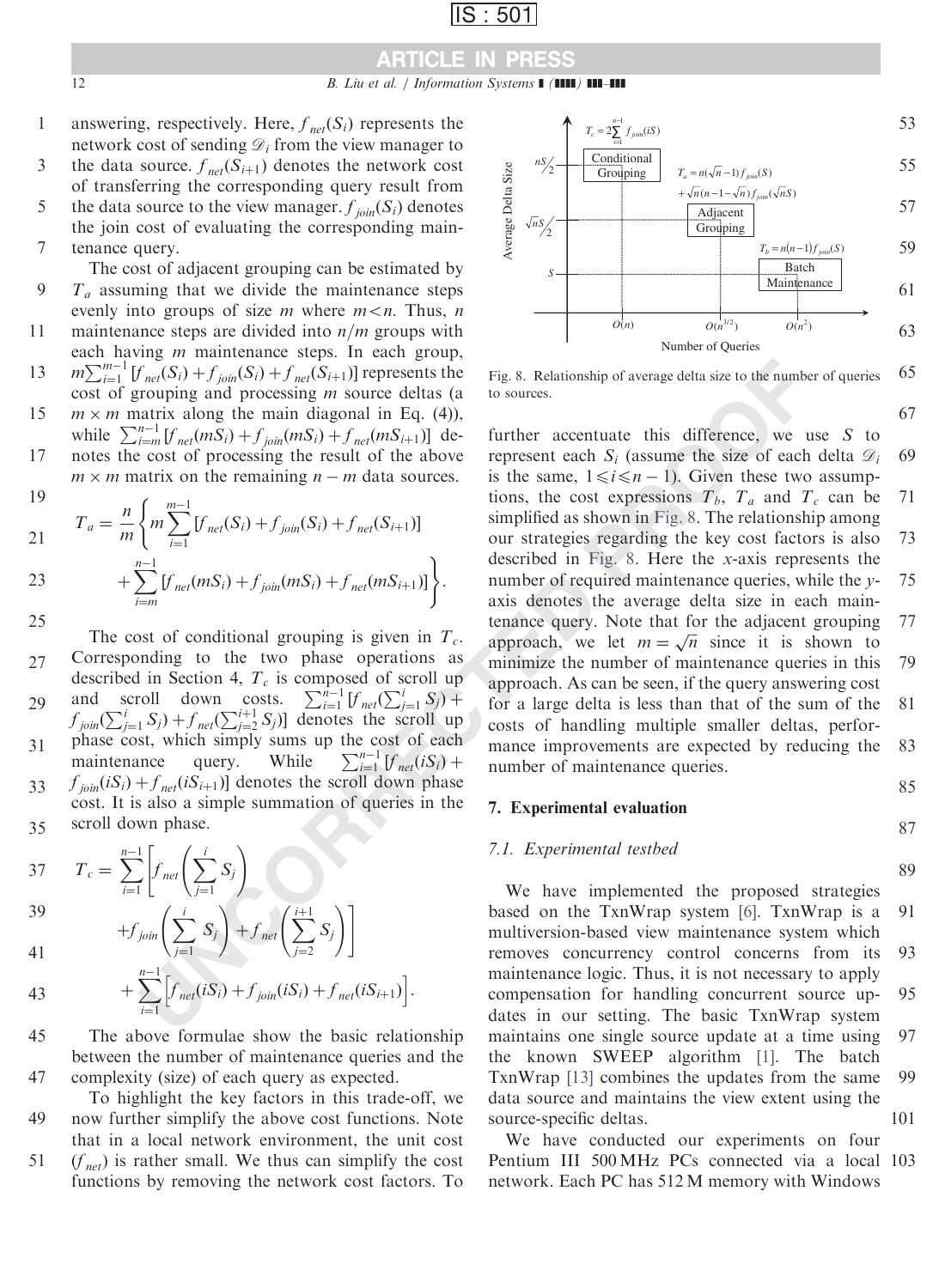- 2000 and Oracle 8i installed. We employ six data sources with one relation each over three PCs (two 1
- data sources per PC). Each relation has 1,000,000 (1 M) tuples with 64 bytes on average of each tuple 3
- size. A materialized join view is defined through equijoins upon these six source relations residing on a separate (the fourth) machine. The view has 1 M 5 7
- tuples with each tuple having 384 bytes on average (having the attributes of the source relations in-**9**
- cluded). All the source deltas are composed of approximately the same number of insert and delete 11
- tuples. Note that two actual queries are needed when
- a single delta contains both insert and delete tuples. 13
- 15

# 7.2. Composing maintenance queries

17

Two ways of composing a maintenance query from a delta can be distinguished based on sourcedependent properties, namely, whether the source is cooperative or non-cooperative. A non-cooperative source only answers maintenance queries (SQL) 19 21

- queries), but offers no other services or control to the view manager. A cooperative data source would cooperate with the view manager by allowing to 23 25
- synchronize processes or to lock its data. To compose an appropriate maintenance query from a delta submitted to a non-cooperative data source (i.e., 27
- evaluating  $\Delta R_i \bowtie R_j$ , we have to use a composite SQL query which unions maintenance queries for a 29
- single source update to evaluate the result. A cooperative source would allow the view manager 31 33
- to build a temporary table directly at the data source,

ship the delta data, evaluate it locally and send the result back. 53

We now experimentally compare batch maintenance costs using these two methods against sequential maintenance. In Figs. 9[–11](#page-13-0), we let the number of data updates vary from 10 to 100 (and then from 500 to 3000) with all updates from the same data source (on x-axis). The  $\nu$ -axis represents the total maintenance query processing time. 55 57 59 61

From Fig. 9, the processing time using a composite query increases slowly. For the temporary table approach, the increase of the total cost is even smaller compared to using a composite query. This is due to the fact that the setup cost (create temporary table and populate its extent) dominates the actual maintenance query expenses for small cases. This also explains that with a small number of updates, the temporary table approach is more expensive than the composite query-based approach. The sequential maintenance processing time increases linearly as expected. 63 65 67 69 71 73

Fig. 10 displays the ratio of the sequential processing time divided by batch processing using the data obtained from Fig. 9. The higher the ratio, the larger the performance improvement. We observe that the improvement of the composite query approach does no longer increase when the number of updates is larger than 50 in our current setting. While for batch maintenance using temporary tables, the ratio increases steadily. 75 77 79 81

In Fig. 11, we see that the cost of batch maintenance using the composite query approach increases when the number of updates increases. This 83 85



Fig. 9. Batching a small number of updates.

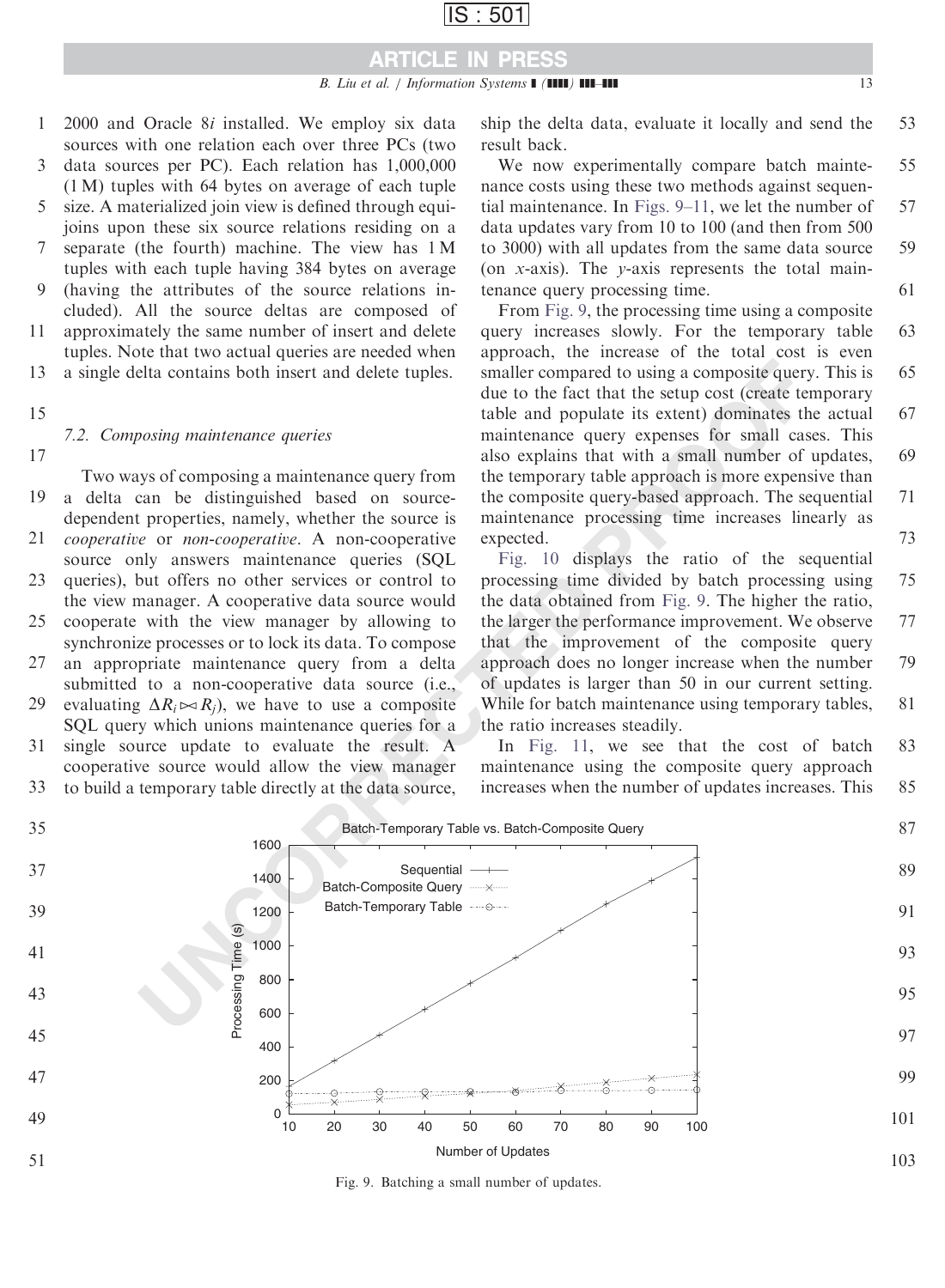<span id="page-13-0"></span>



is because a composite query composed of the union of a large number of queries will result in a huge cost increase. Thus we instead suggest to divide such a large number of updates into smaller sub-batches of queries of size  $k$  based on the ratio measured in Fig. 10. The cost of the sum of these subqueries will be smaller than the cost of this one large composite query. As seen in Fig. 11, when we choose  $k$  equal to 

50, the total maintenance cost using a composite query approach will reach its optimum in our experiment. However, if we use the temporary table approach, the total cost is even much lower than that 

of the optimized composite query approach. This is because the ratio of the increase of each such batch maintenance query to the increase in the number of source updates is very low. 

To summarize, the cost of sequential maintenance is linear in the number of source updates. The batch maintenance has a fixed number of maintenance queries  $O(n^2)$  with *n* being the number of data sources. However, the performance of answering the 101 batching maintenance queries depends on the methods for composing maintenance queries from multi-103 ple source updates. For the temporary table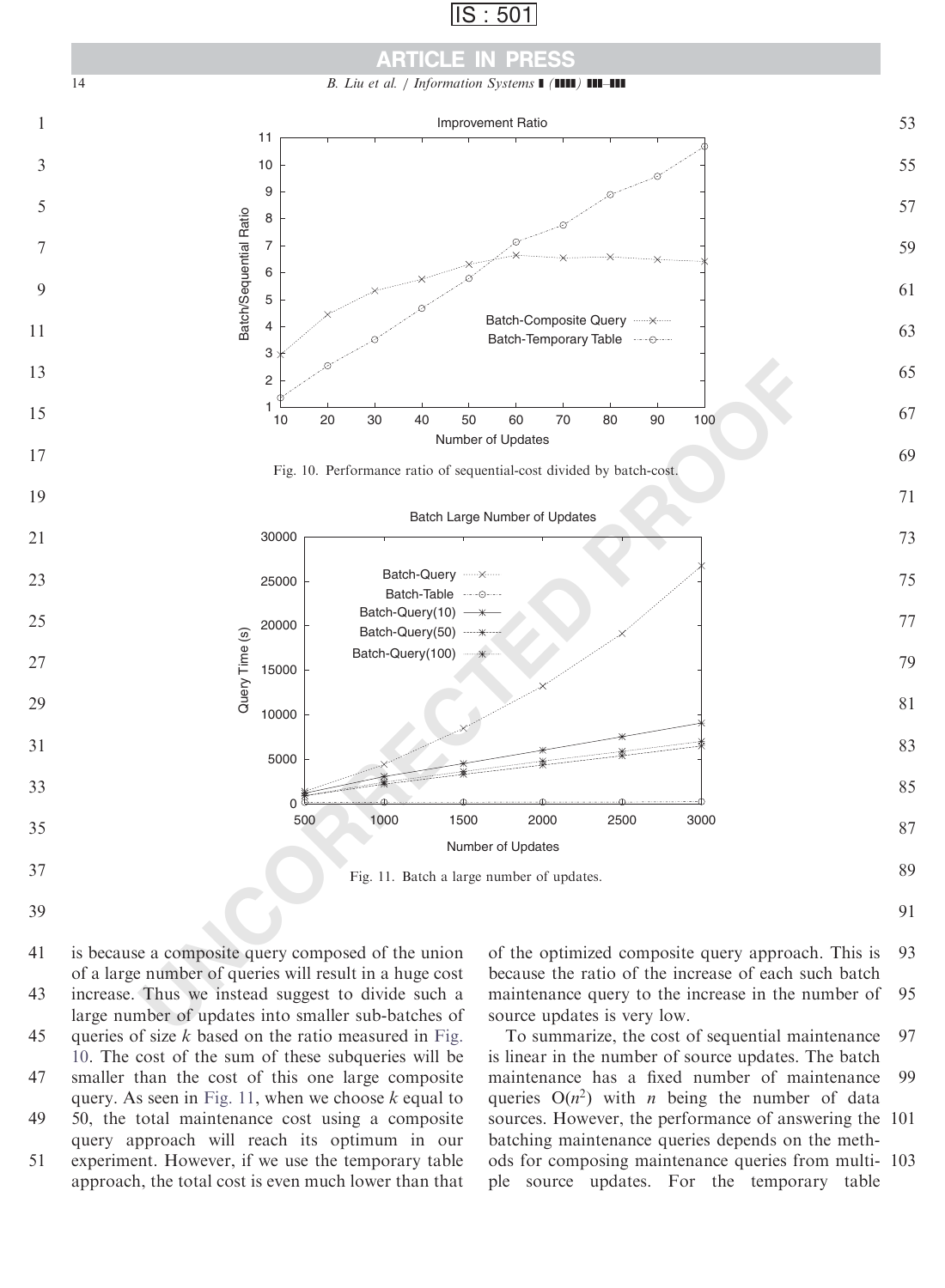## ARTICLE IN PRESS

### B. Liu et al. / Information Systems  $\blacksquare$  ( $\blacksquare\blacksquare$ )  $\blacksquare\blacksquare\blacksquare\blacksquare$

- approach, the cost does not increase too much as the number of source updates increases in each delta. 1
- While the batch-query approach does increase nonlinearly as the number of source updates increases (Fig. [11\)](#page-13-0). 3 5
- Thus, we expect another crosspoint when comparing the batch-query approach with the sequential 7
- approaches for large numbers of source updates. While for the temporary table approach, we still expect the batch maintenance approach to be much **9**
- more efficient. The reason is that answering a join query with a delta containing 1,000,000 tuples may 11
- not be 1000 times higher than answering a maintenance query containing 1000 tuples. Without loss of generality, from now on we utilize this more 13 15
- efficient temporary table approach to compose maintenance queries from deltas when comparing our proposed strategies. 17
- 19

# 7.3. Changing the number of source updates

Fig. 12 shows the average maintenance time (on the y-axis) for different maintenance approaches by varying the number of source updates from 100 to 1000 (on the x-axis). These updates are evenly distributed among six data sources. That is, for the k updates, each source delta experiences approximately  $k/6$  updates. From Fig. 12, the maintenance 21 23 25 27

- cost of all these strategies increases very slowly because we compose and issue maintenance queries 29 31
- using the temporary table approach. Seen from Fig. 12, the batch processing is almost four times slower than the conditional grouping. We also see the 33

following maintenance cost relationship: conditional grouping  $\langle$  adjacent grouping  $\langle$  batch processing. Thus, with a smaller number of maintenance queries, we do have less processing time even when the complexity (size) of each maintenance query increases. Given that the adjacent grouping is a medium performer between the batch and conditional grouping, we will focus on comparing batch with conditional grouping in more depth below. 53 55 57 59 61

[Fig. 13](#page-15-0) shows the performance changes of batch and conditional grouping given an increasing number of source updates. The maintenance cost of both approaches increases steadily as the size of each delta increases. The conditional grouping still outperforms batch maintenance due to the size of the delta not being a major factor on the Oracle query cost if we use the temporary table approach and the conditional grouping has a smaller number of maintenance queries. 63 65 67 69 71

### 7.4. Impact of the join ratio

We set up 200 updates on six sources (each source delta change experience about 30 updates) and vary the join ratio from  $0.5$  to  $3.0$  (on x-axis). Join ratio here represents the average number of tuples affected by a source change. For example, a join ratio equals to 2 means that a single update which changes a tuple in the source may cause  $2<sup>5</sup>$  tuples to be updated in the view extent given the view is defined over six sources. From Fig. 14, we see that the higher the join ratio, the higher both maintenance costs. A high join ratio increases the size of each temporary maintenance 75 77 79 81 83 85



Fig. 12. Group a small number of source updates.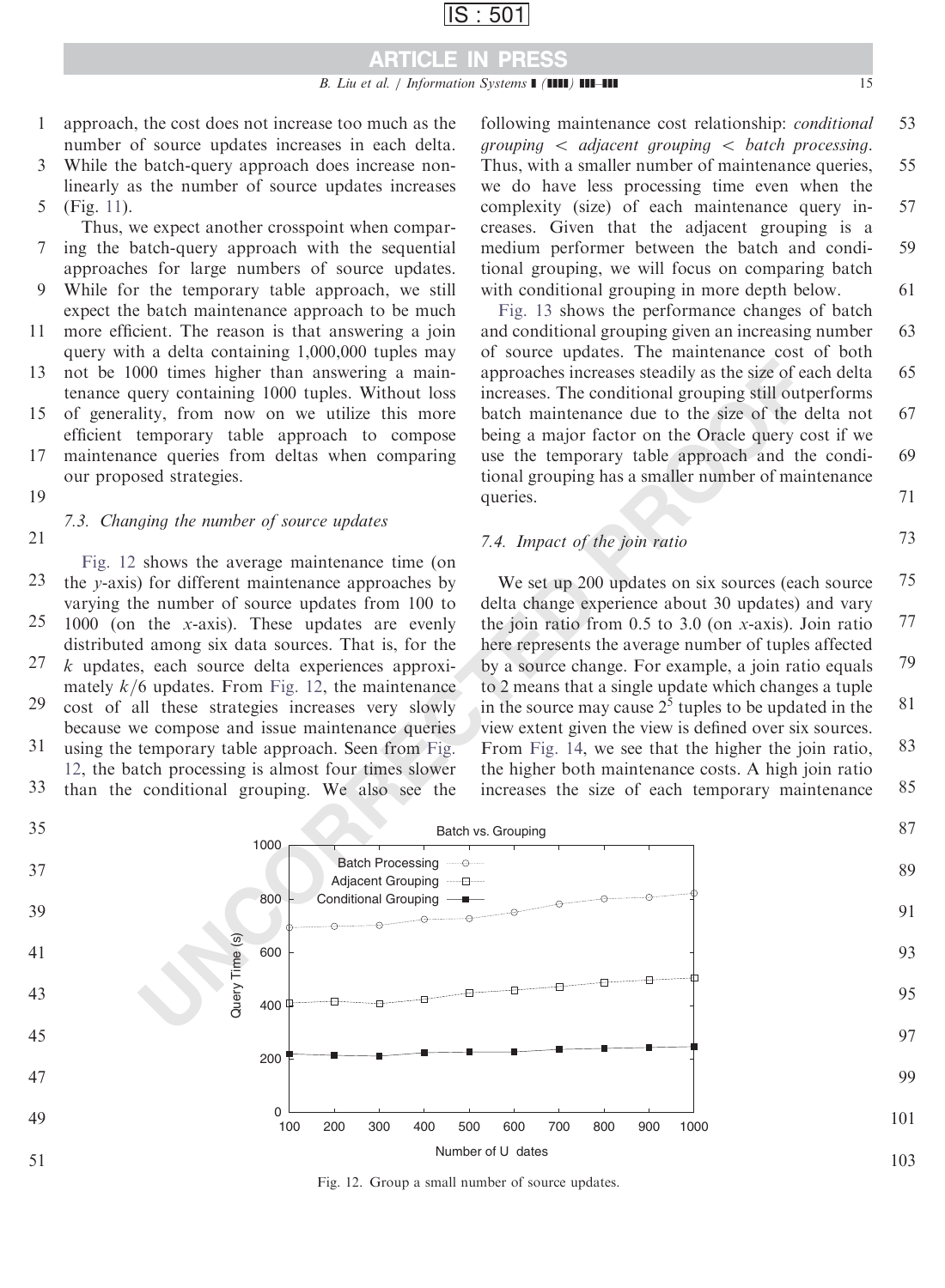



<span id="page-15-0"></span>

#### 7.5. Changing the distribution of source updates 91

result, which in turn increases the time to answer the maintenance query. In this experiment, the rates, defined as the batch maintenance cost divided by the grouping maintenance cost, are 3.06, 2.81, 2.71, 2.42, and 2.27 for join ratios 1, 1.5, 2, 2.5, and 3, respectively. Thus, the higher the join ratio, the closer these two maintenance costs become. This is because any change in the temporary result size will be amplified by the join ratio and the conditional grouping has extra data (null values) that needs to be processed in the scroll up phase. Thus, the benefit of 39 41 43 45 47 49

having a smaller number of maintenance queries will be slowly overtaken by the increase of each query cost. 51

We examine the impact of the distribution of 1000 updates among the data sources on the maintenance performance (Fig. 15). On the x-axis, a distribution of 1 denotes that we only have one source delta with 1000 updates, while  $k$  (2 < k \le \le \sigma\_of ) indicates that we consider  $k$  source deltas with each delta change having around  $1000/k$  updates. [Fig. 15](#page-16-0) presents the cost ratio (batch maintenance cost divided by conditional grouping cost). Clearly, the more data 101 sources are involved, the higher the performance improvement. This is because the total number of 103 maintenance queries in the batch maintenance 93 95 97 99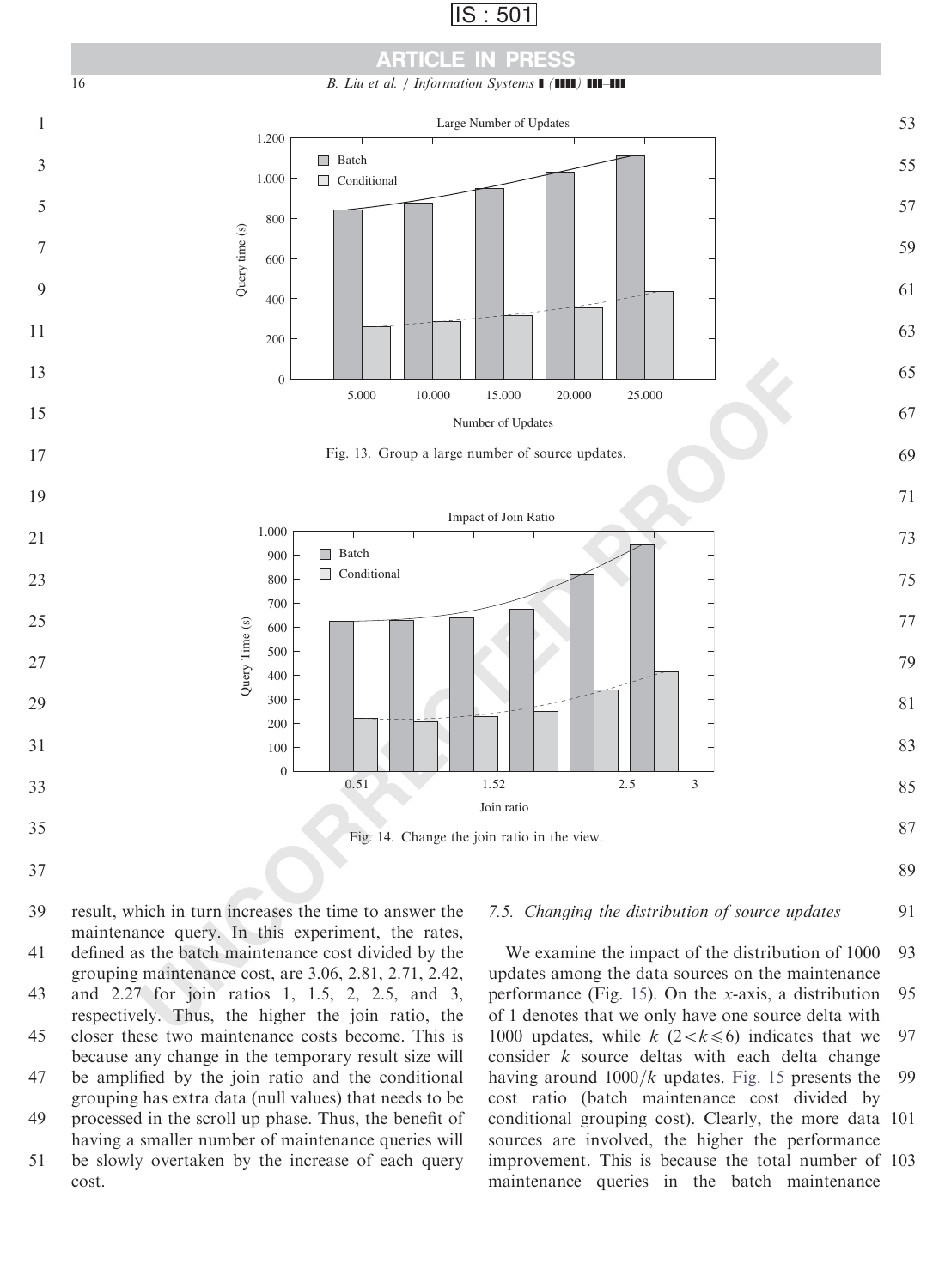|--|

<span id="page-16-0"></span>

changes from 5 to 30 queries if we increase the distribution from 1 to 6 sources, while the conditional grouping only changes from 5 to 10 correspondingly. Thus more improvement is achieved by further reducing the number of maintenance queries. 

7.6. Impact of the network delay

To evaluate the impact of different data transfer rates of the network, we insert delay factors to model the data shipping costs. The delay is generated based 

on the average time to transfer one tuple. For example, if we assume that the average time of 

transferring a tuple with 64 bytes is  $\ell$ , then it takes  $100 * 2 * \ell$  to transfer one delta with 100 tuples with 128 bytes each. We set up six source delta changes with about 180 updates each (a total of 1000 data updates) and we let  $\ell$  vary from 0 to 200 ms. In Fig. 16, both maintenance costs grow steadily as the network cost of each maintenance query is increasing. In a typical network environment where the transfer time of one tuple with 64 bytes is less than 100 ms, conditional grouping is more efficient than the batch method because we have a smaller number of maintenance queries. However, in a slow network, i.e., when the average transfer time for one tuple is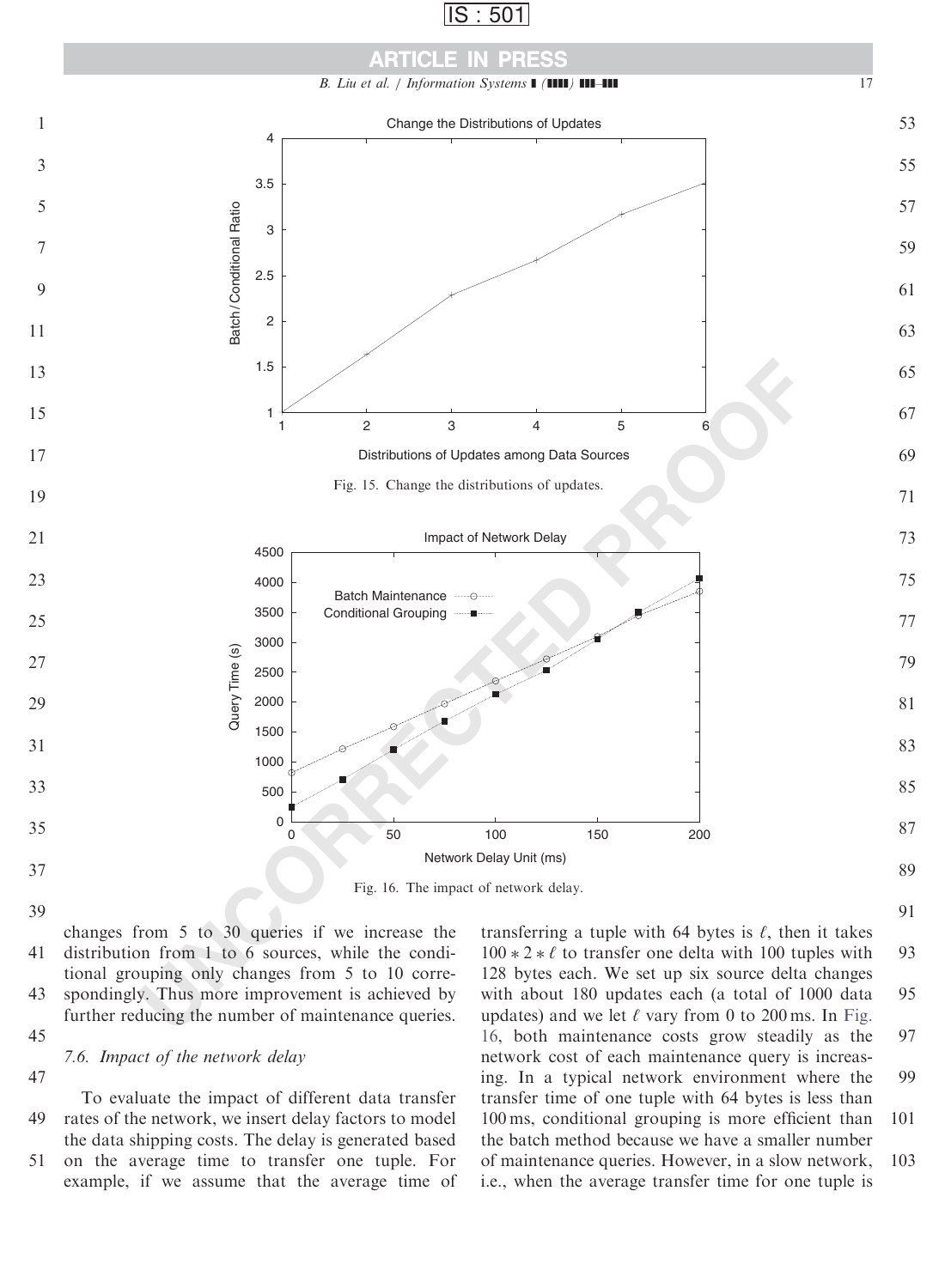# ARTICLE IN PRESS

larger than 200 ms, then the gain achieved by reducing the number of maintenance queries is overtaken by the increase in the network cost of each query. This is caused by having some extra data (null values) to be transferred in the conditional grouping. This extra data becomes a burden in a slow network. 1 3 5 7

#### 8. Related work 9

Maintaining materialized views under source updates is one important issue in many applications such as information integration and data warehousing [10]. Early work has studied incremental 11 13

view maintenance assuming no concurrency [7,20]. In approaches that need to send maintenance queries to 15

the data sources, especially in a environment with autonomous data sources, concurrency problems can 17

arise. Maintenance strategies such as [1,5,6,10,11] have focused on handling anomaly problems due to concurrent updates among data sources. 19 21

From both a resource and performance perspective, incrementally maintaining batches of updates is of particular interest. That is, changes to the sources can be buffered and propagated periodically to maintain the view extent. Refs. [3,7,12,13,21,22] 23 25

propose algorithms to maintain materialized views incrementally using source-based batching. Salem et 27

al. [\[3\]](#page-18-0) proposed an asynchronous view maintenance algorithm using delta changes of data sources. Labio 29

et al. [\[12\]](#page-18-0) proposed a batch maintenance algorithm which can be applied to maintain a set of views. In our previous work [13], we have proposed a batch 31 33

view maintenance strategy that works even when both data and schema changes may happen on data 35

sources. However, all these existing approaches are only concerned with batching updates from the same source. Recent work [23] proposes an efficient 37

maintenance strategy that exploits the asymmetry among different components of the maintenance 39

cost. Lee et al. [19] introduce a delta propagation strategy that also reduces the number of maintenance 41

queries to data sources. It is close to our proposed adjacent grouping approach. However, none of the above have considered how to group heterogeneous 43 45

deltas to further reduce the number of maintenance queries—as undertaken by our work. 47

Posse [\[24\]](#page-18-0) introduced a view maintenance optimization framework. This work focuses on the order in which these source deltas are to be installed (to be maintained). While in our work here, we explore the 49 51

optimizations at a lower level. That is, given delta

changes, we study how to compose maintenance queries to data sources to calculate the maintenance results more efficiently. 53 55

Distributed query optimization [\[16,25,26\]](#page-18-0) focuses on query optimization in a distributed environment. It provides algorithms for join ordering and for allocating query operators to resources. This is orthogonal to what we have explored here since our work focuses on how to reduce the number of maintenance queries given the join ordering has been decided. Making use of shared common expressions has been well studied in multiple query optimization [18,27]. As we have discussed, such common expressions are usually too large to be evaluated in a maintenance plan. For example, the common subexpression such as  $R_3 \bowtie R_4 \bowtie \cdots \bowtie R_n$  for the first two maintenance steps in Fig. 4(a) is too expensive to evaluate. This is because each data source may be huge compared to the deltas. Instead, we identify the common sources and share the access to them. In our context, such common sources could possibly even be manually identified because the maintenance queries are relatively fixed given a view definition. 57 59 61 63 65 67 69 71 73 75

77

79

### 9. Conclusion

information integration and data ware-<br>
[18,27]. As we have discussed, such common information is<br>
(19), Early work has studied intermental sions are usually too large to be evaluate<br>
then asses that need to send antinena In this paper, we have taken a fresh new look at how to restructure a batch view maintenance plan to optimize the view maintenance performance when maintaining a large batch of source updates. This optimization is achieved by dramatically reducing the number of maintenance queries to remote data sources. A series of novel grouping maintenance strategies have been proposed and implemented in a working prototype. Our experimental studies illustrate that maintenance performance can be significantly improved by having a smaller number of maintenance queries. In particular, our conditional grouping strategy is almost four times faster compared with the typical batch maintenance in a majority of the cases. 81 83 85 87 89 91 93 95

As a next step, we are investigating how to combine the distributed query processing techniques with grouping strategies we have described in this paper to further optimize the maintenance performance. For example, we explore how to choose the best linear path in the join graph for grouping 101 maintenance among many possible linear paths, and how to efficiently maintain complex (i.e., cyclic) join 103 views. 97 99